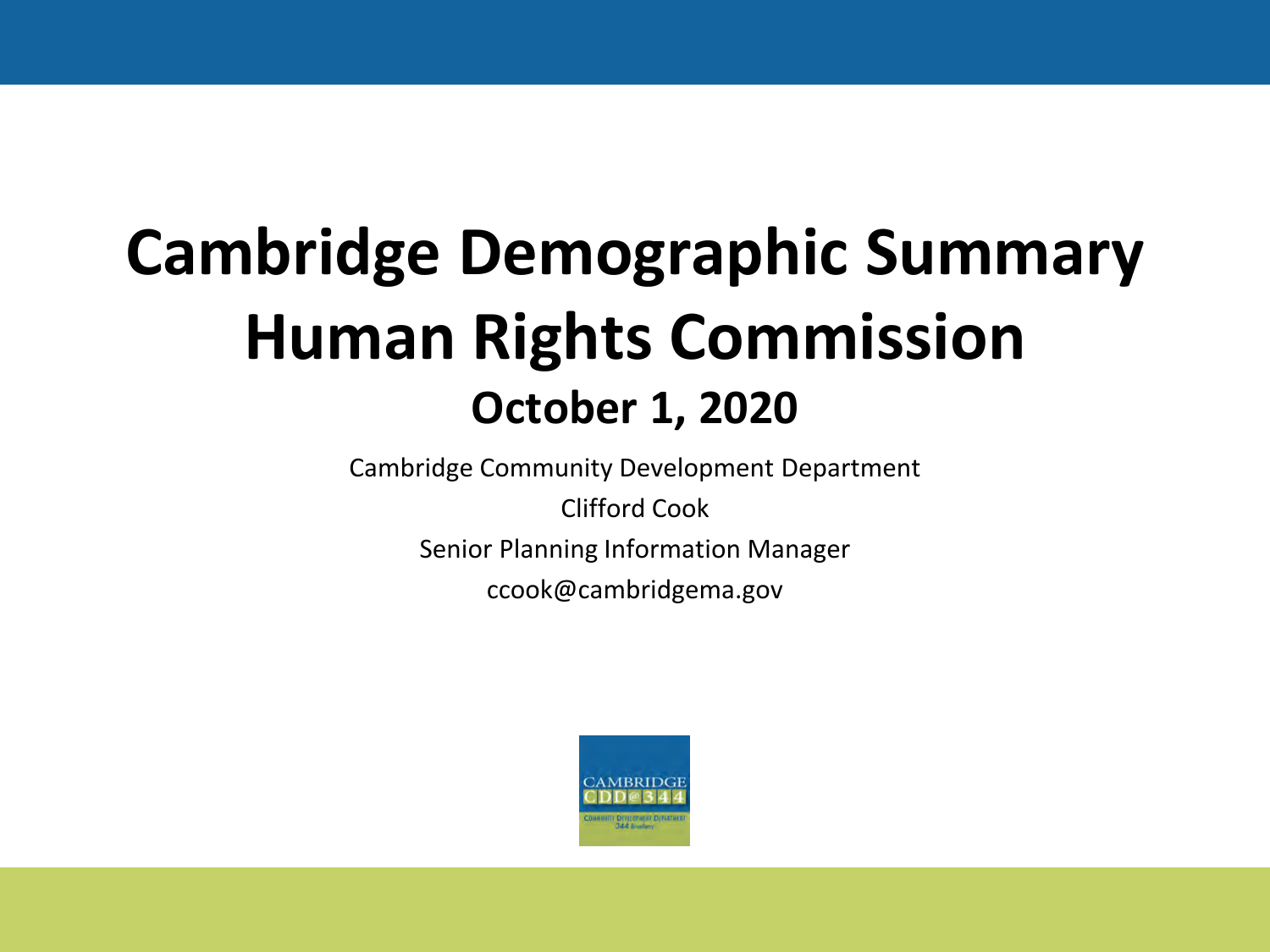# **Population Trend: 1960 - 2019**

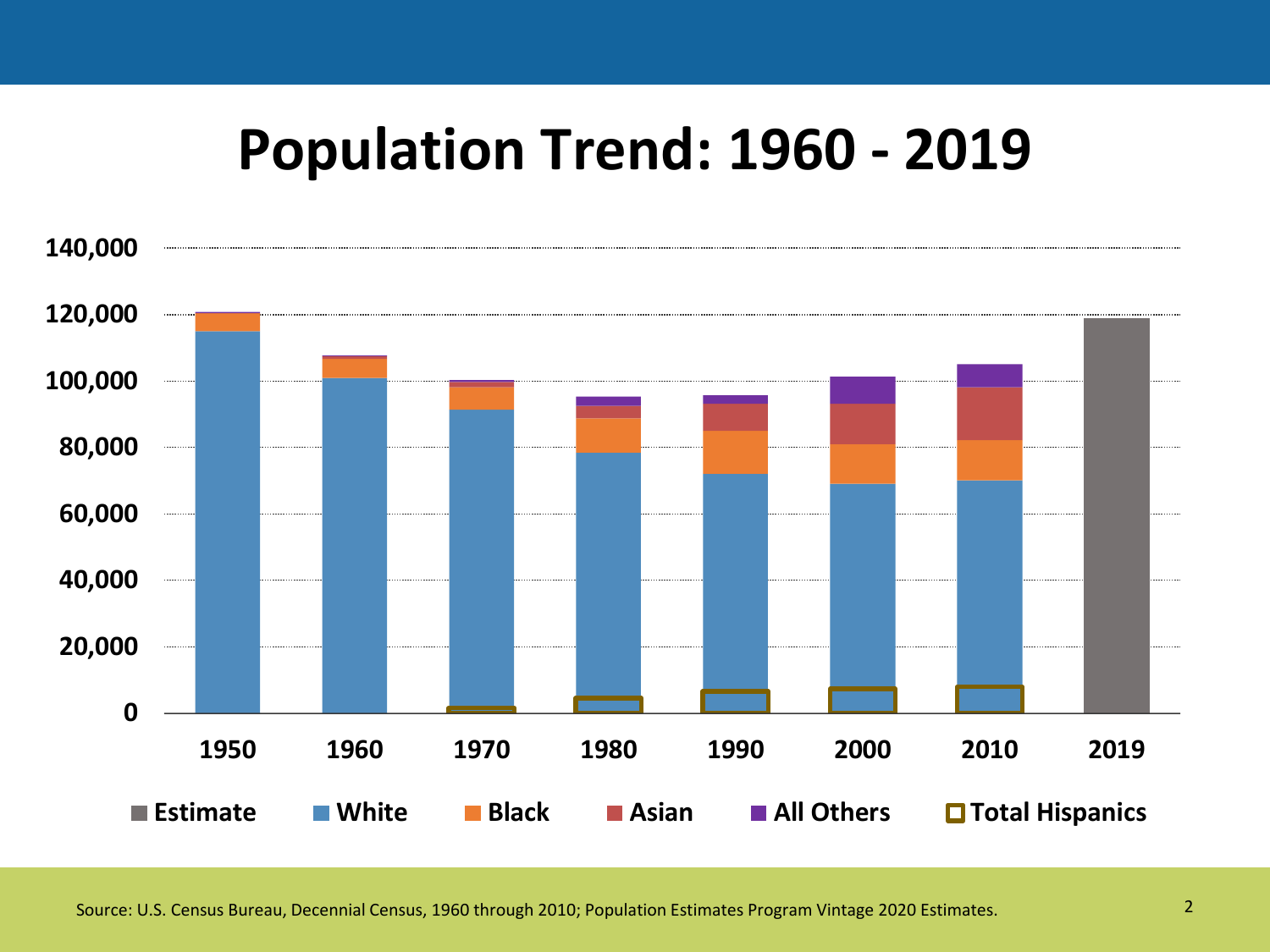## **Population by Age x Sex: 2014 - 2018**

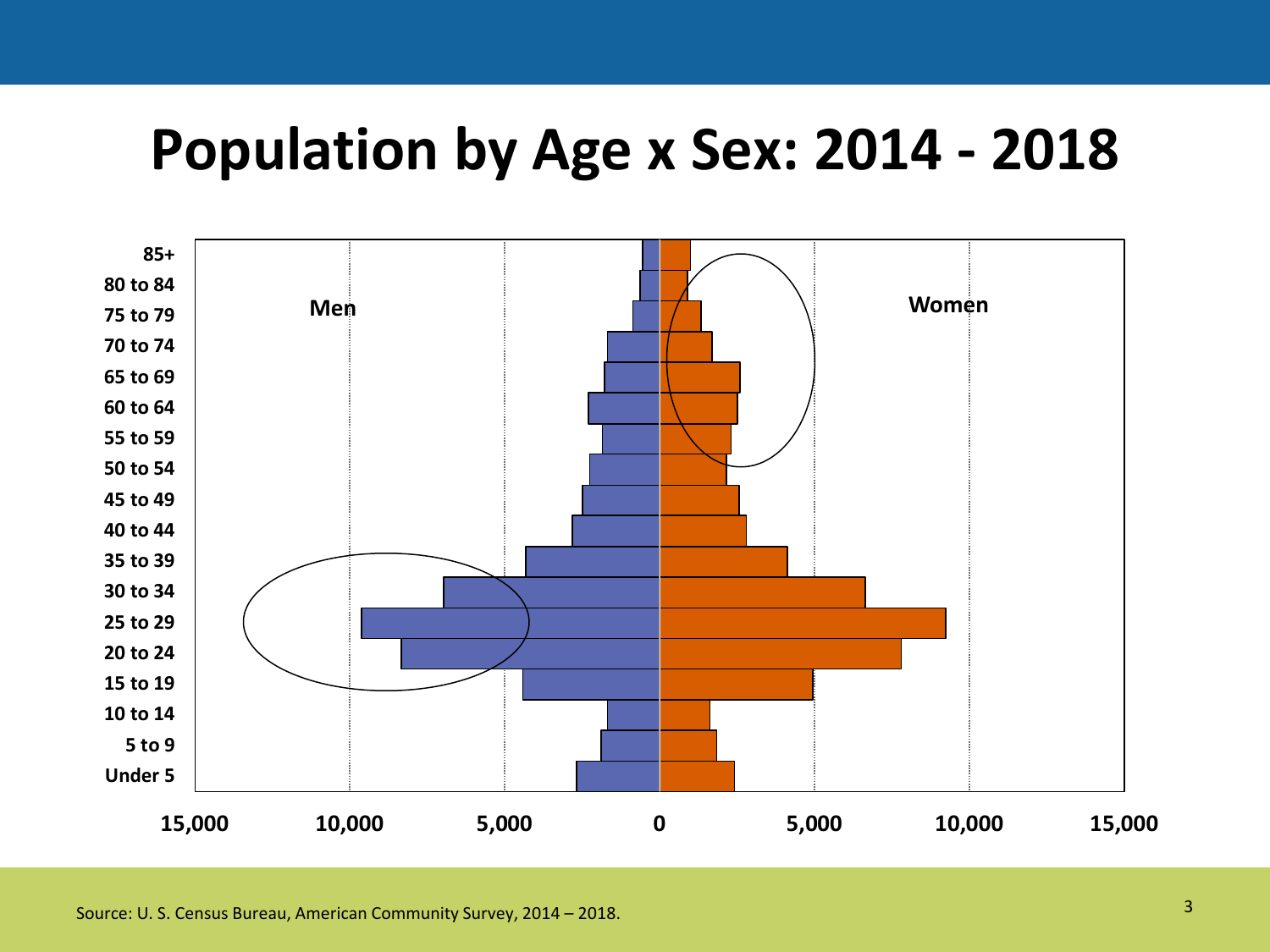# **Race & Hispanic Origin: 2014 – 2018**

#### **Total Population and Under 18**



Source: U. S. Census Bureau, American Community Survey, 2014 – 2018; IPUMS USA, University of Minnesota, http://usa.ipums.org/usa/index.shtml, 2014 – 2018 5-Year ACS.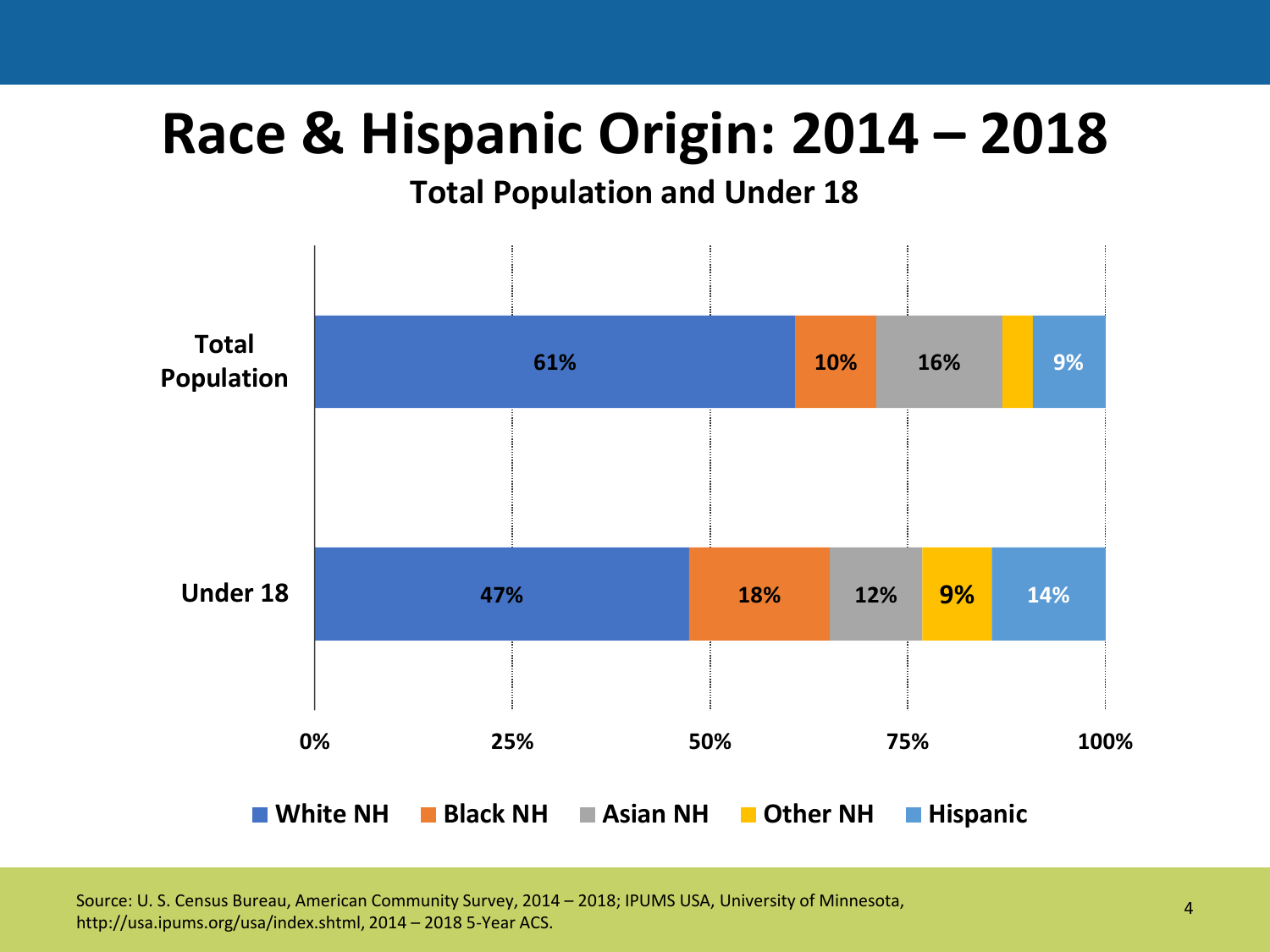# **Black Ancestry: 2014 – 2018**



- **African-American 33.9%**
- **Haitian 16.2%**
- **Ethiopian 13.2%**
- **Not Reported 10.7%**
- **Jamaican 5.8%**
- **Other West Indian 5.7%**
- **African Other Specific Country 5.4%**
- **Other 3.9%**
- **Somalian 2.3%**
- **Hispanic 1.9%**
- **European 1.1%**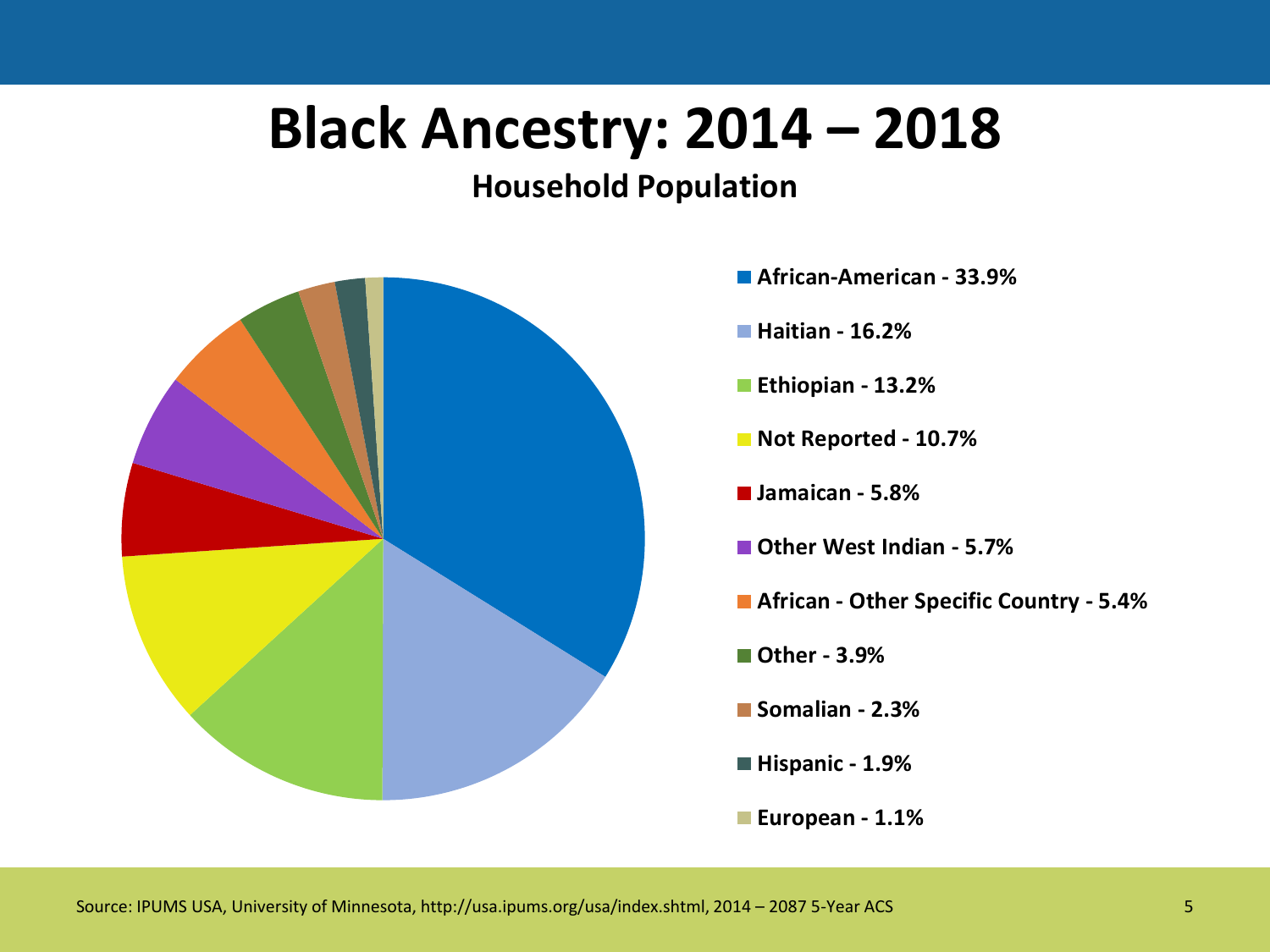# **Asian Population by Ethnicity: 2014 – 2018**

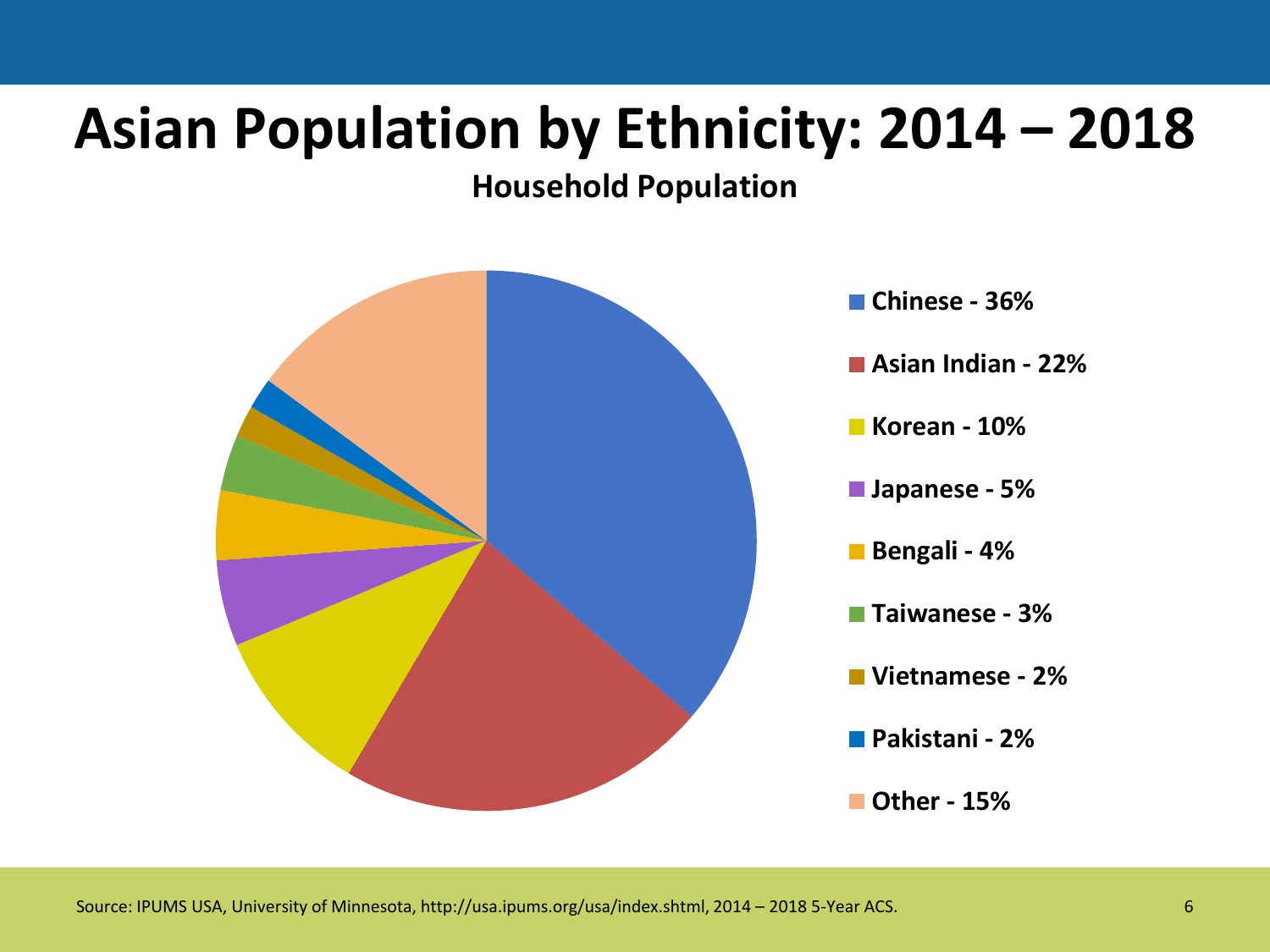# **White Ancestry: 2014 – 2018**

| <b>Ancestry</b>        | <b>Estimated Persons</b> | As % of White Population |
|------------------------|--------------------------|--------------------------|
| <b>Irish</b>           | 11,200                   | 16.8%                    |
| English/British        | 9,400                    | 14.1%                    |
| German                 | 7,700                    | 11.6%                    |
| <b>Italian</b>         | 7,100                    | 10.7%                    |
| <b>Hispanic</b>        | 4,400                    | 6.6%                     |
| <b>Polish</b>          | 2,800                    | 4.2%                     |
| <b>French</b>          | 2,500                    | 3.8%                     |
| <b>Russian</b>         | 2,200                    | 3.3%                     |
| <b>Scottish</b>        | 2,200                    | 3.3%                     |
| <b>Arab</b>            | 1,800                    | 2.7%                     |
| Portuguese             | 1,700                    | 2.6%                     |
| <b>Greek</b>           | 1,100                    | 1.7%                     |
| <b>French Canadian</b> | 1,100                    | 1.7%                     |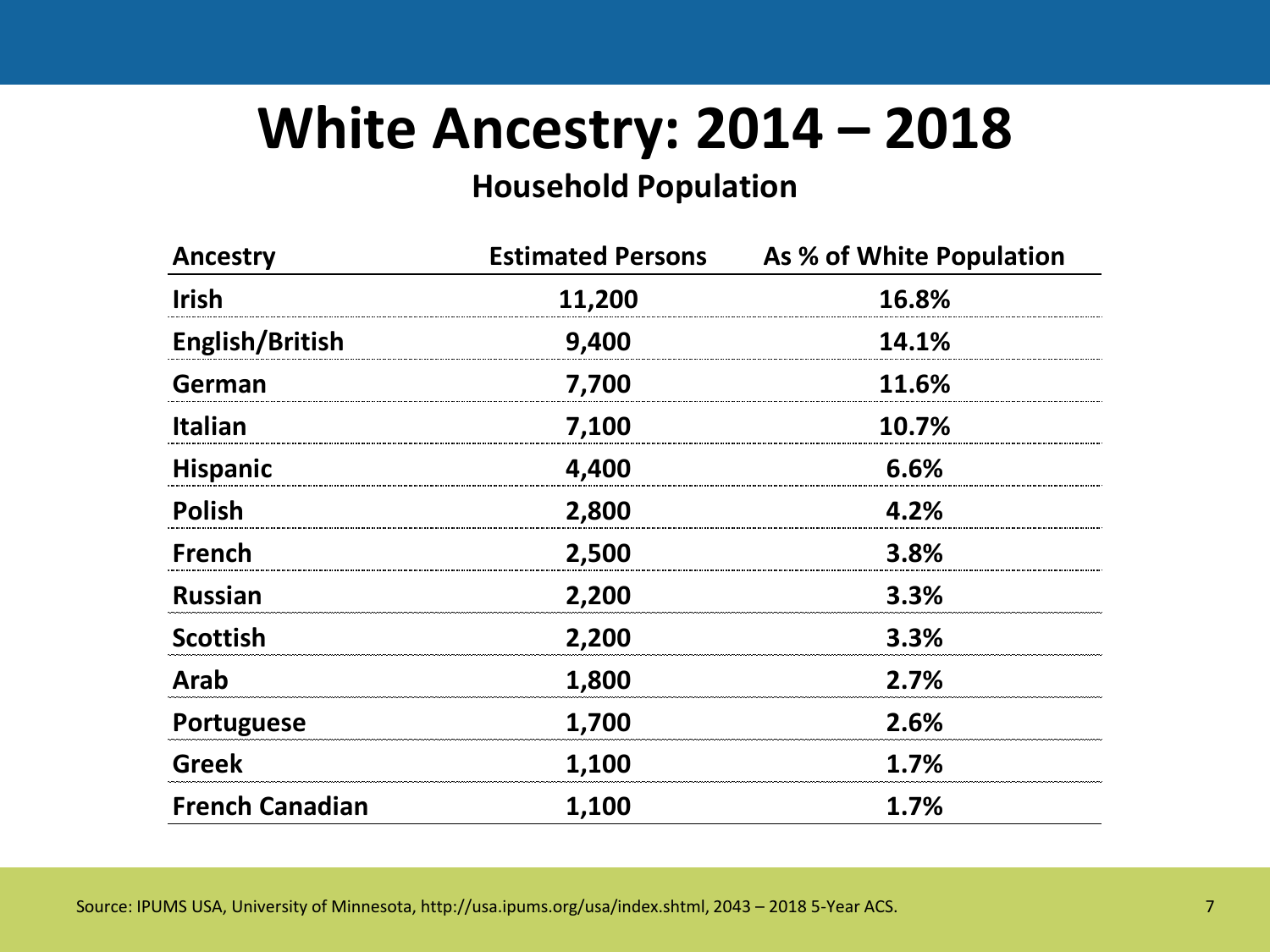# **Hispanic Population by Origin: 2014 – 2018**



- **Puerto Rican 23%**
- **Mexican 15%**
- **Salvadoran 10%**
- **Spanish 7%**
- **Dominican 7%**
- **Colombian 6%**
- **Guatemalan 6%**
- **Chilean 3%**
- **Venezuelan 2%**
- **Argentinean 2%**
- **Peruvian 2%**
- **Cuban 2%**
- **Uruguayan 2%**
- **Bolivian 2%**
- **Other 11%**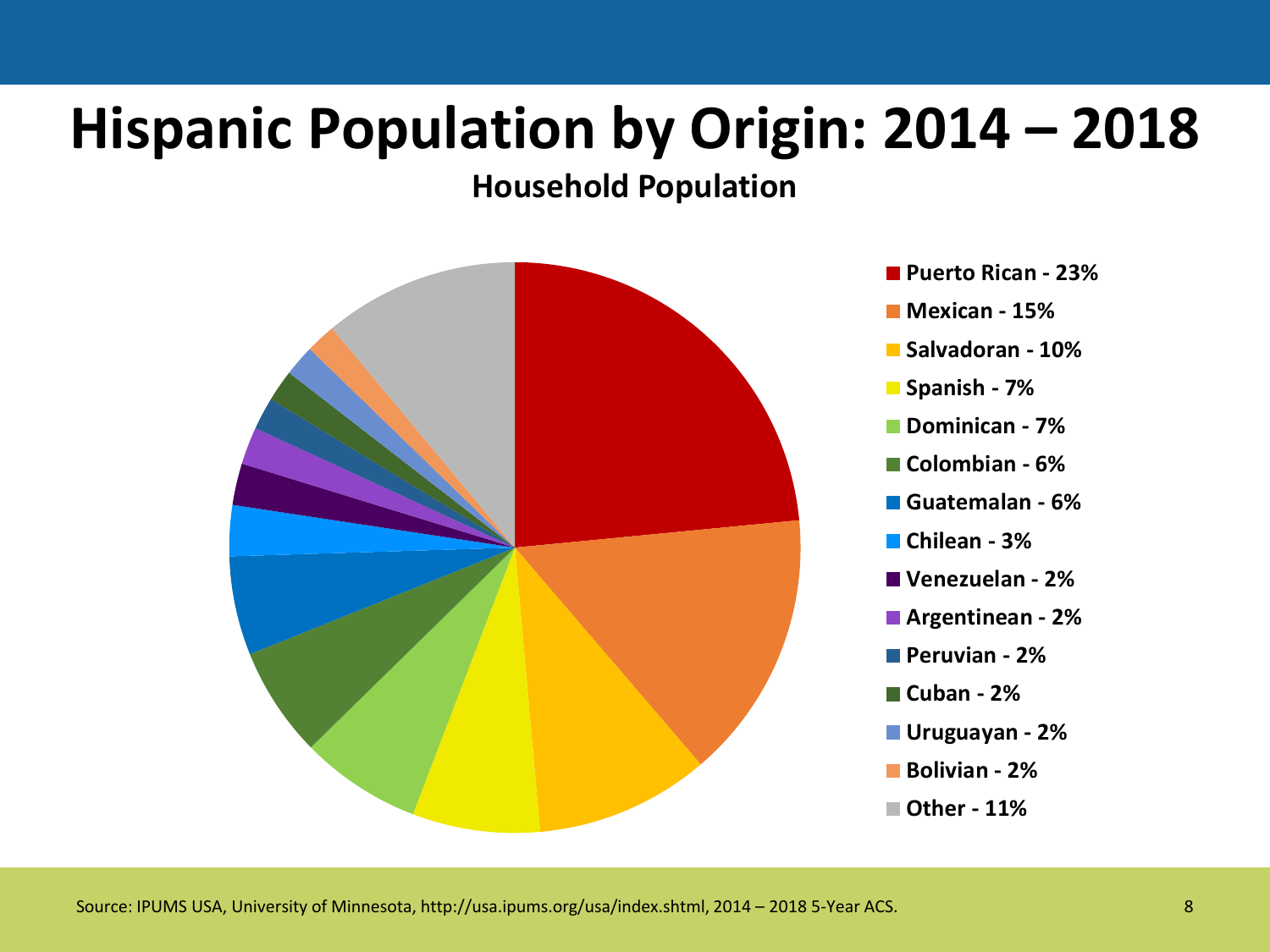# **Neighborhood Diversity: 2013 - 2017**

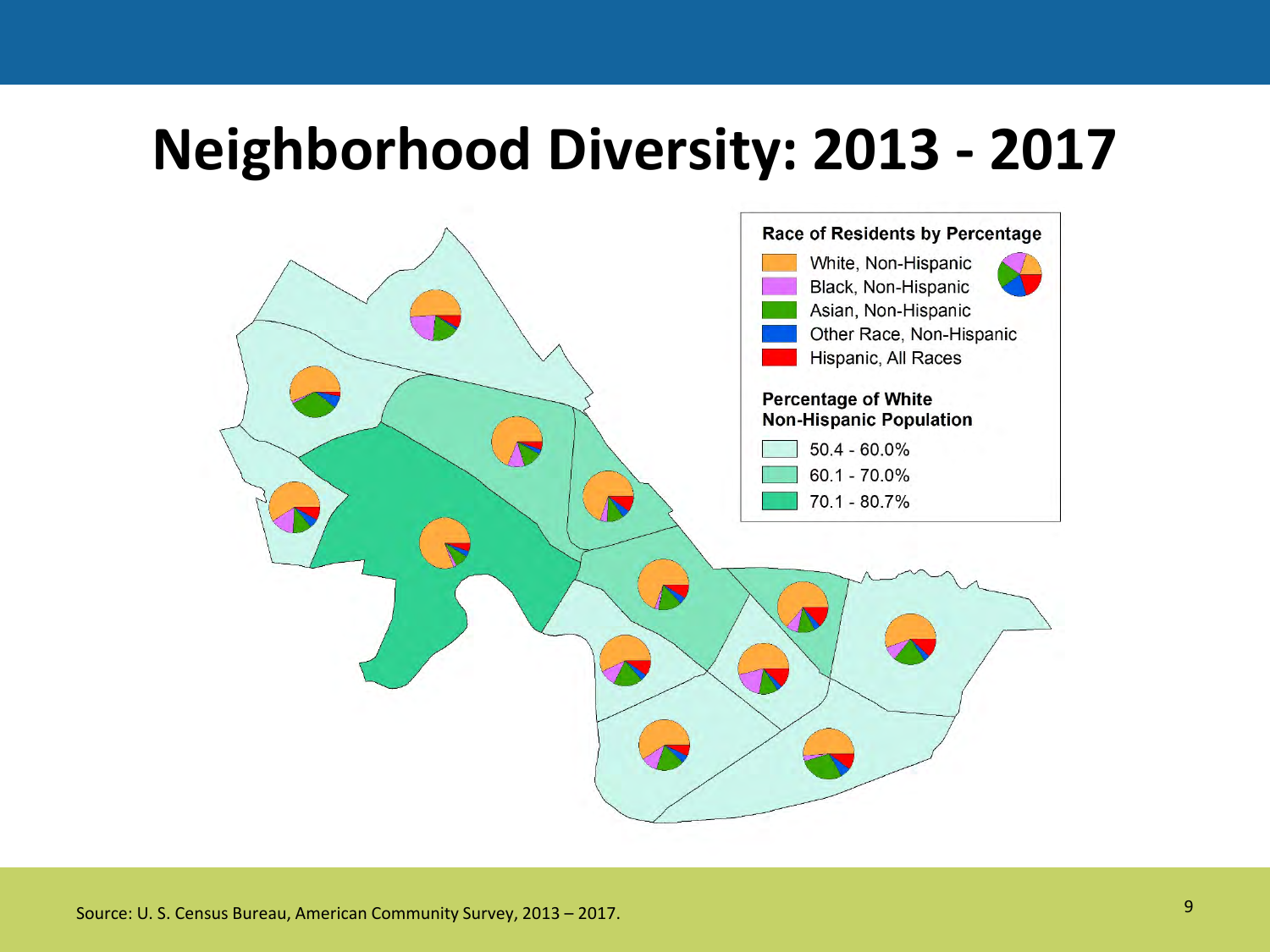# **Foreign Language & Birth: 2014 - 2018**

| <b>Foreign Born</b>                 | 28.8%                                         |            |  |  |
|-------------------------------------|-----------------------------------------------|------------|--|--|
| <b>Entered Since 2000</b>           | 19.3%                                         |            |  |  |
| <b>Entered Since 2010</b>           | 12.5%                                         |            |  |  |
| <b>Naturalized Citizen</b>          | 10.5%                                         |            |  |  |
| As Proportion of Total Population   |                                               |            |  |  |
| Languages Spoken other than English |                                               |            |  |  |
|                                     | <b>Spanish</b>                                |            |  |  |
|                                     | <b>Other European Languages</b>               |            |  |  |
|                                     | <b>■</b> Chinese                              |            |  |  |
|                                     | <b>French incl. Creole</b><br>Other Langauges |            |  |  |
|                                     |                                               |            |  |  |
|                                     | ■ Other Asian/Pacific                         |            |  |  |
|                                     | Languages<br>■ Slavic Langiages               | <b>Spe</b> |  |  |
|                                     | ■ Korean                                      | <b>Spe</b> |  |  |
|                                     | German                                        | Ling       |  |  |
|                                     |                                               |            |  |  |

**Place of Birth Outside United States**



| <b>Speak Another Language at Home</b>     | 33.4% |
|-------------------------------------------|-------|
| <b>Speak English less than Very Well</b>  | 7.9%  |
| <b>Linguistically Isolated Households</b> | 6.1%  |

**\* Figures in tables are proportion of total population**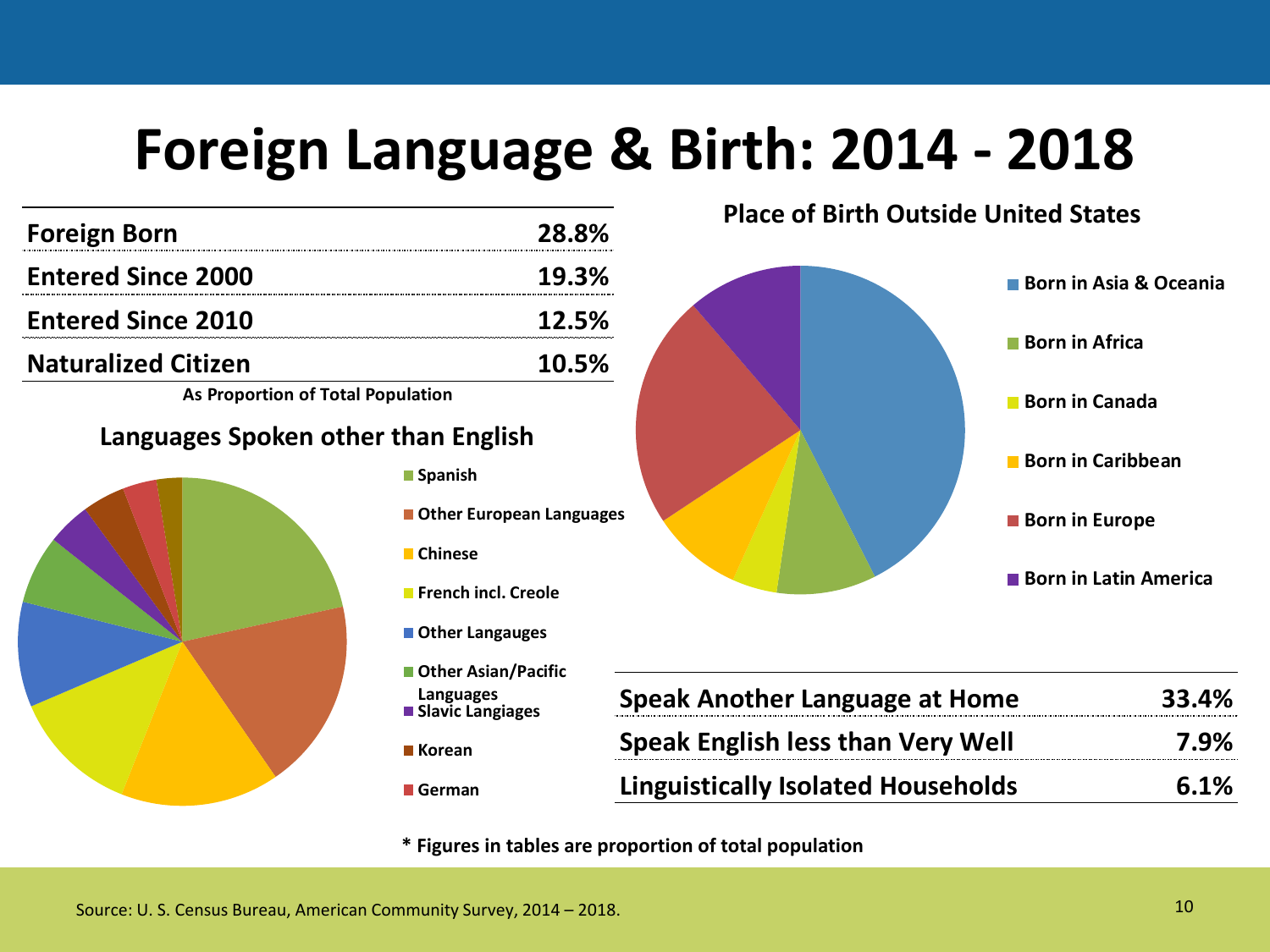#### **Top Emigrant Countries: 1990, 2000 & 2014 – 2018**

|     | 1990                    |       | 2000                    |       | 2014 - 2018               |       |
|-----|-------------------------|-------|-------------------------|-------|---------------------------|-------|
| 1.  | <b>Portugal</b>         | 1,854 | <b>Haiti</b>            | 2,386 | China (mainland)          | 3,632 |
| 2.  | <b>Canada</b>           | 1,835 | China (mainland)        | 1,754 | <b>India</b>              | 2,391 |
| 3.  | <b>Italy</b>            | 956   | <b>India</b>            | 1,390 | <b>Haiti</b>              | 1,589 |
| 4.  | <b>India</b>            | 842   | <b>Portugal</b>         | 1,327 | <b>Ethiopia</b>           | 1,633 |
| 5.  | Germany                 | 780   | <b>Korea</b>            | 1,157 | <b>Canada</b>             | 1,468 |
| 6.  | <b>England/Scotland</b> | 741   | <b>Canada</b>           | 1,046 | <b>Korea</b>              | 1,387 |
| 7.  | <b>West Indies</b>      | 644   | Japan                   | 905   | <b>Japan</b>              | 802   |
| 8.  | <b>China</b>            | 545   | <b>El Salvador</b>      | 719   | Germany                   | 889   |
| 9.  | <b>Russia/USSR</b>      | 408   | <b>Taiwan</b>           | 676   | <b>El Salvador</b>        | 764   |
| 10. | Japan                   | 354   | <b>England/Scotland</b> | 654   | <b>France</b>             | 943   |
| 11. | <b>Africa</b>           | 305   | <b>Brazil</b>           | 651   | <b>Dominican Republic</b> | 586   |
| 12. | <b>Greece</b>           | 276   | Jamaica                 | 603   | Iran                      | 510   |

Sources: U. S. Census Bureau, Decennial Census, 1990 and 2000; American Community Survey, 2014 – 2018. 11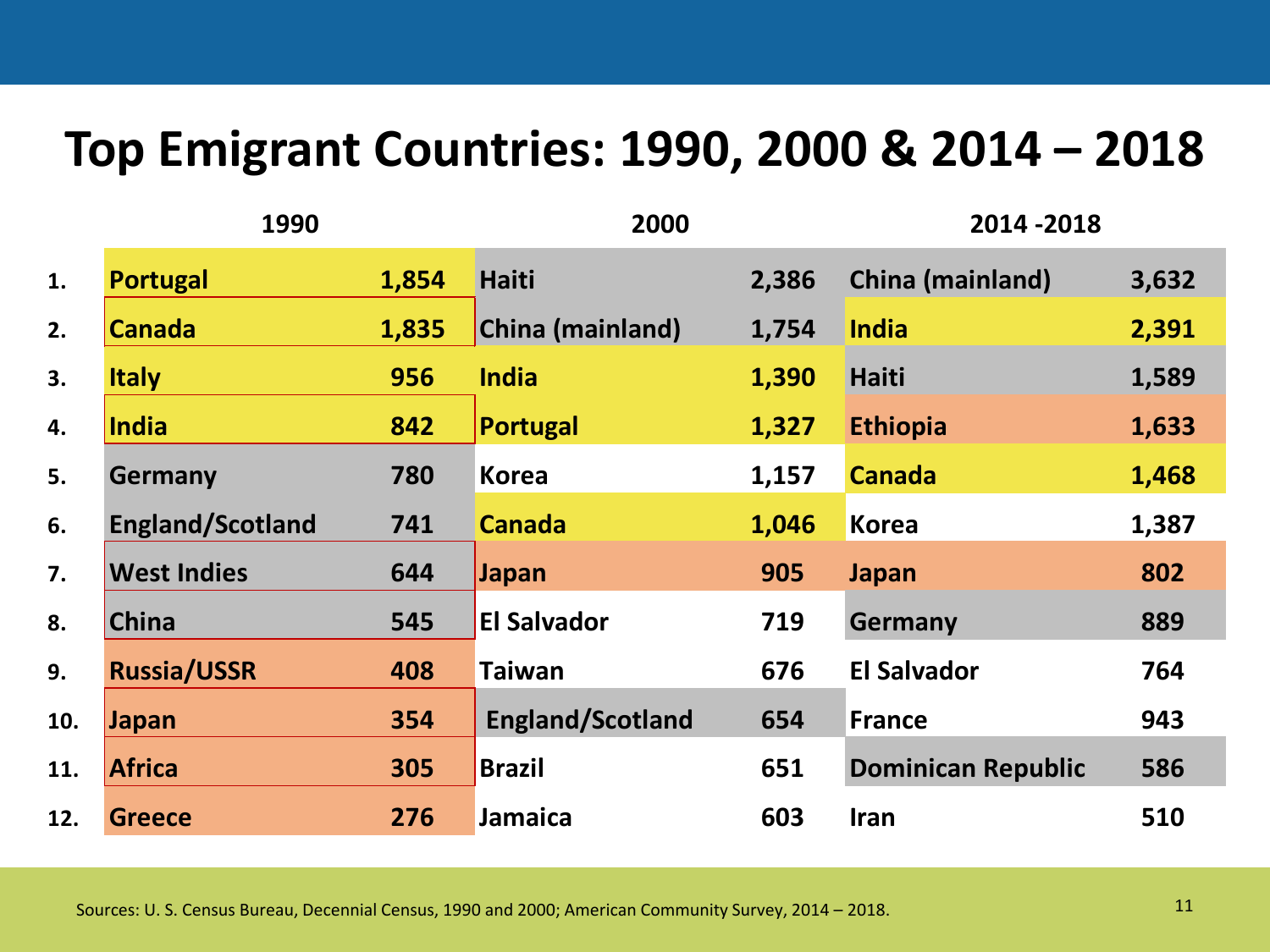### **Foreign Born Residents: 2014 – 2018**

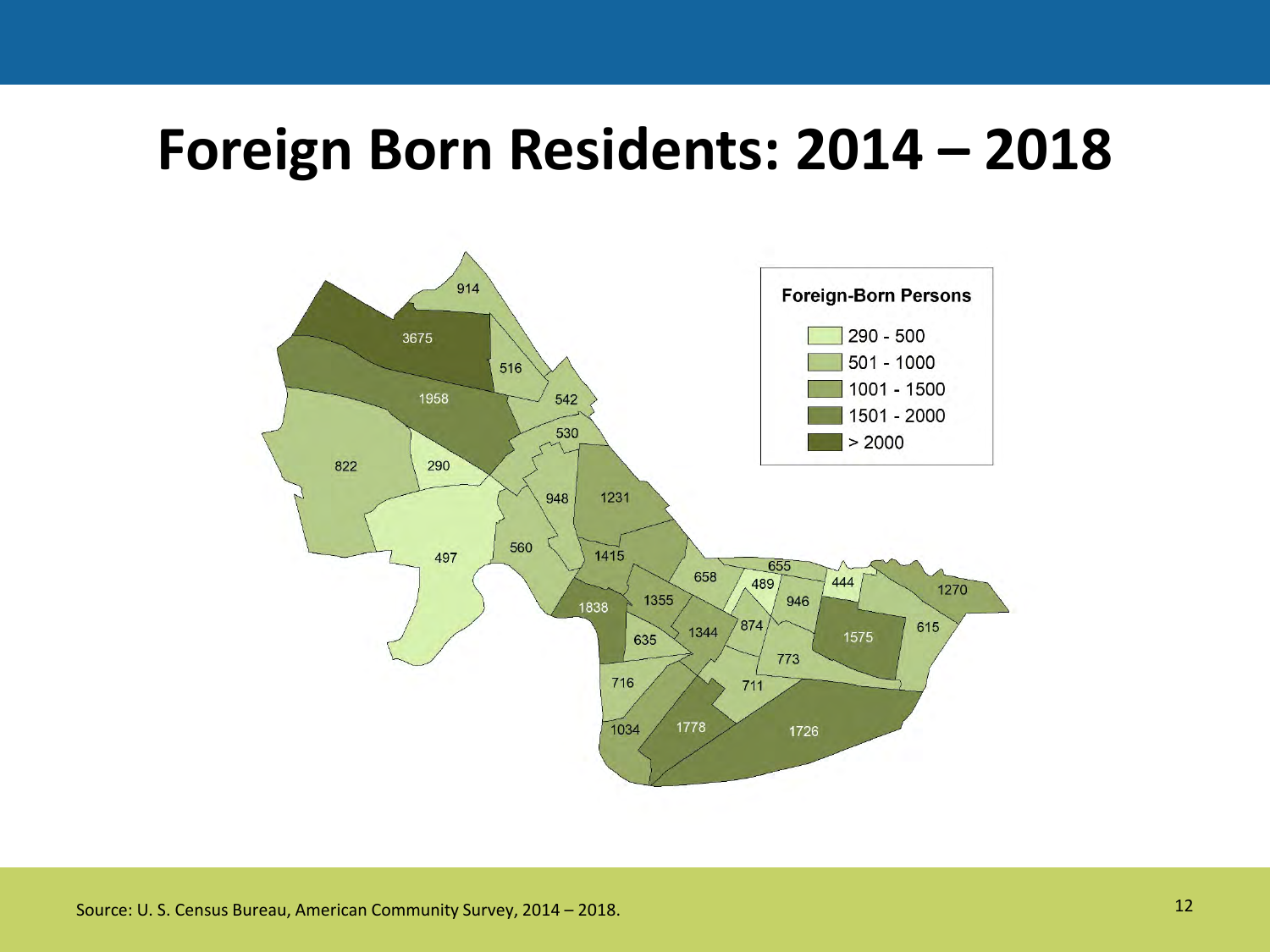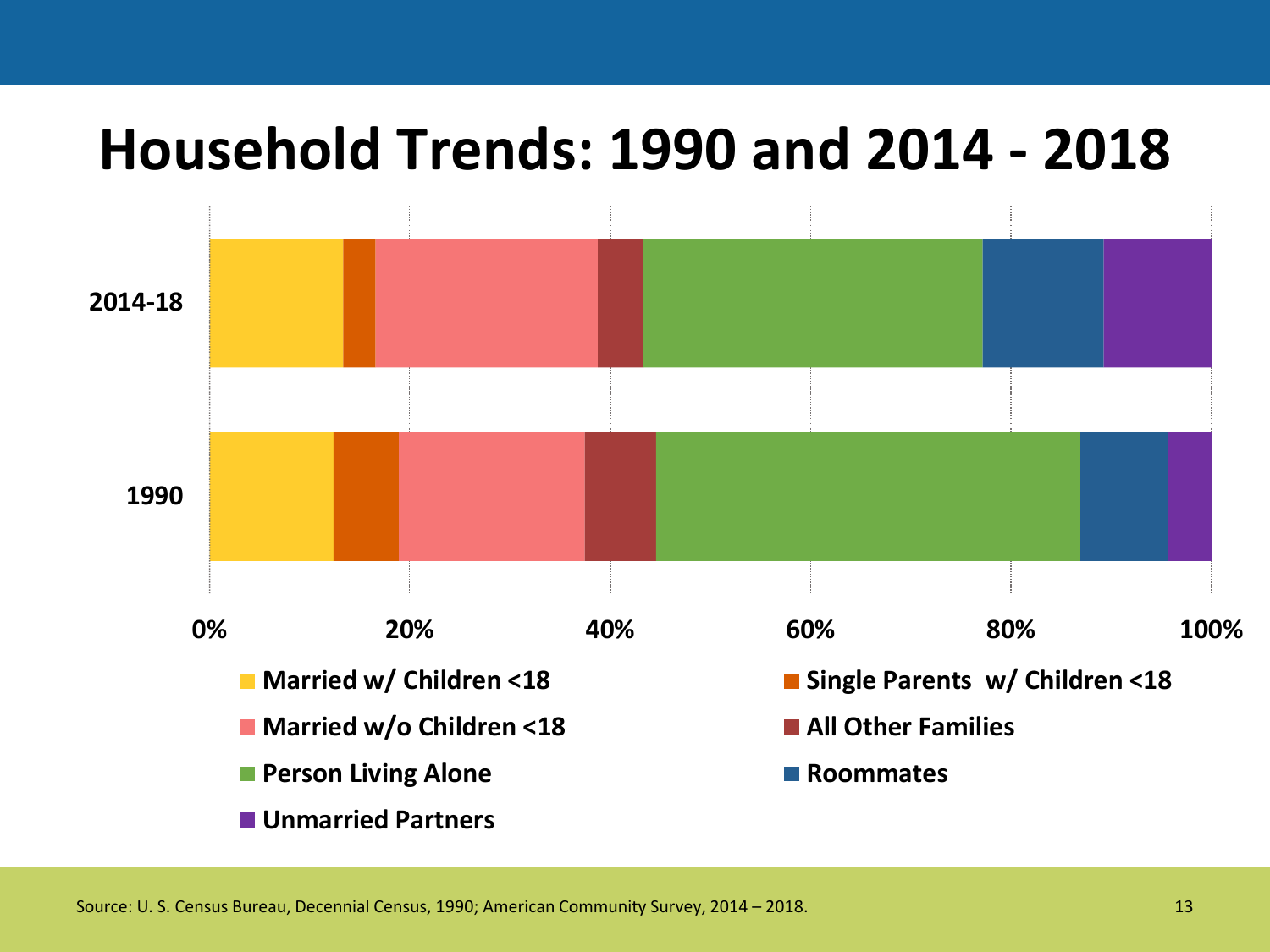## **Families with Children: 2014 - 2018**



Source: U. S. Census Bureau, American Community Survey, 2014 – 2018.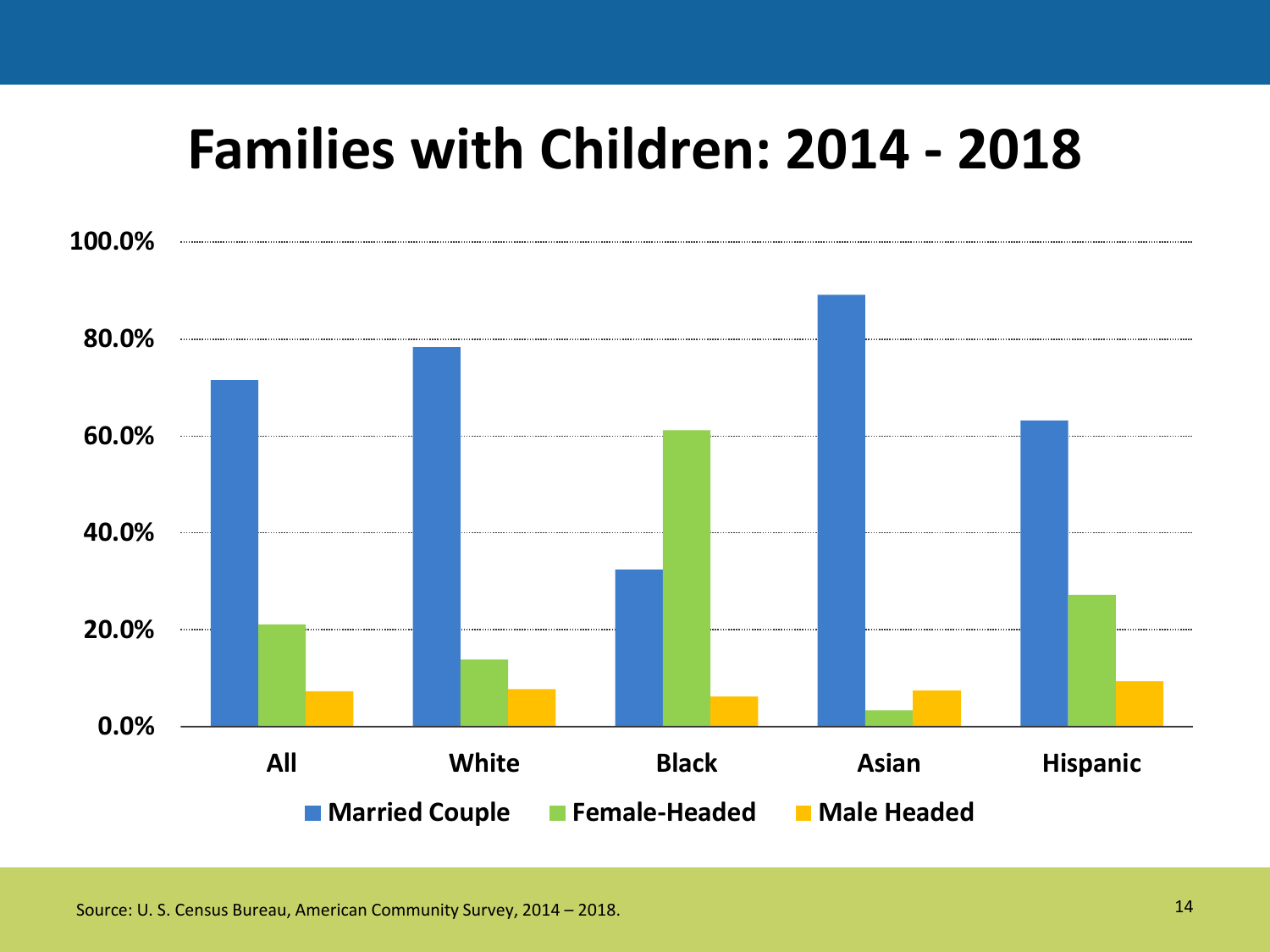# **Educational Attainment: 2014 – 2018**

**Persons 25 and Older**

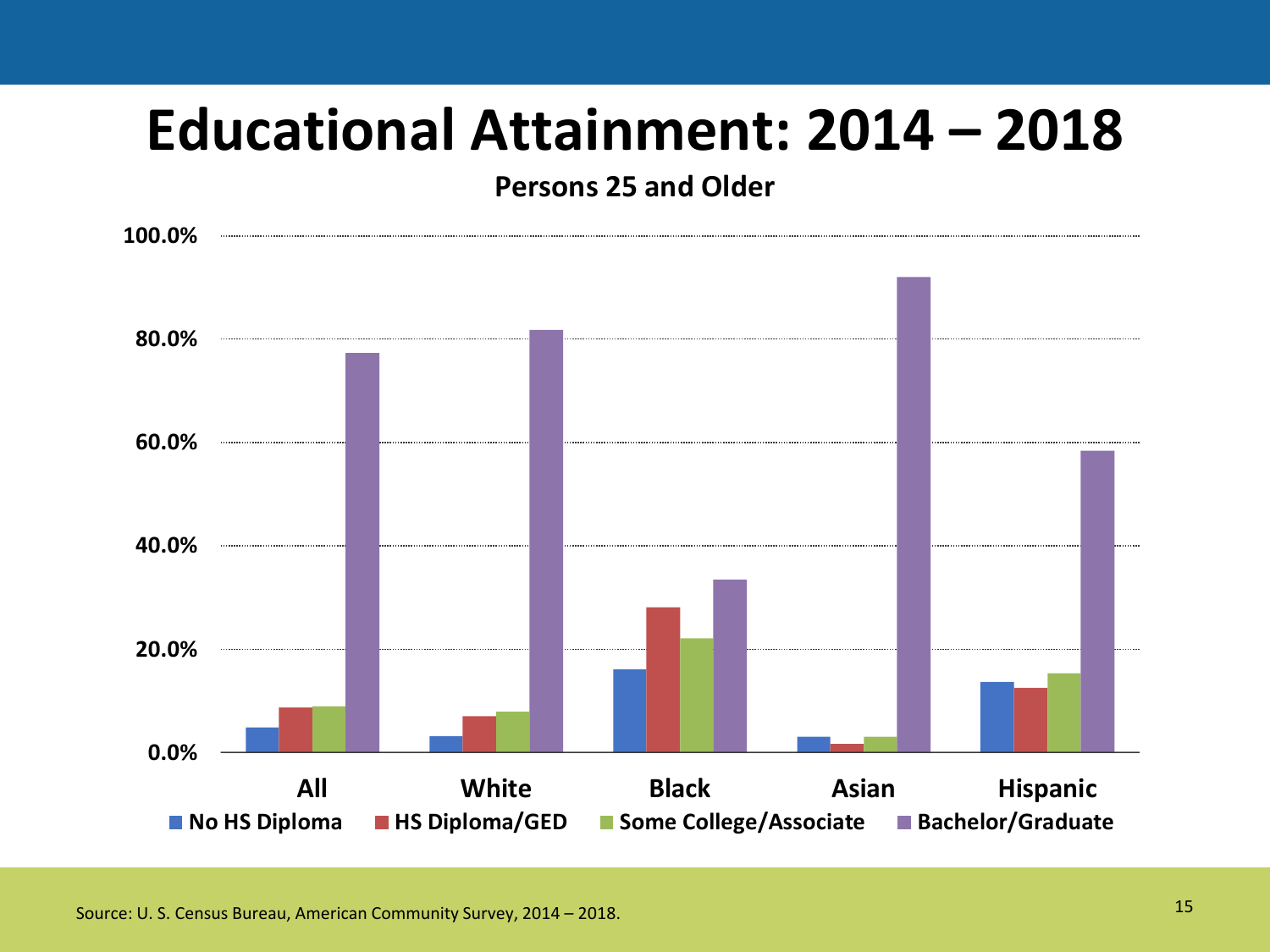#### **Resident Employment by Occupation: 2014 - 2018**

Legal 2.1% **Community and social service** 2.2% Food preparation and serving 2.8% Architecture and engineering 3.6% Arts, design, and entertainment 4.3% **Health care practitioners** 5.0% **Sales** 5.4% Office and administrative support 7.5% **Computer and mathematical** 8.5% **Business and financial operations** 8.5% Life, physical, and social science 10.1% **Other Industries** 10.6% 13.2% **Management Education and library** 16.2%

16 Source: U. S. Census Bureau, American Community Survey, 2014 – 2018.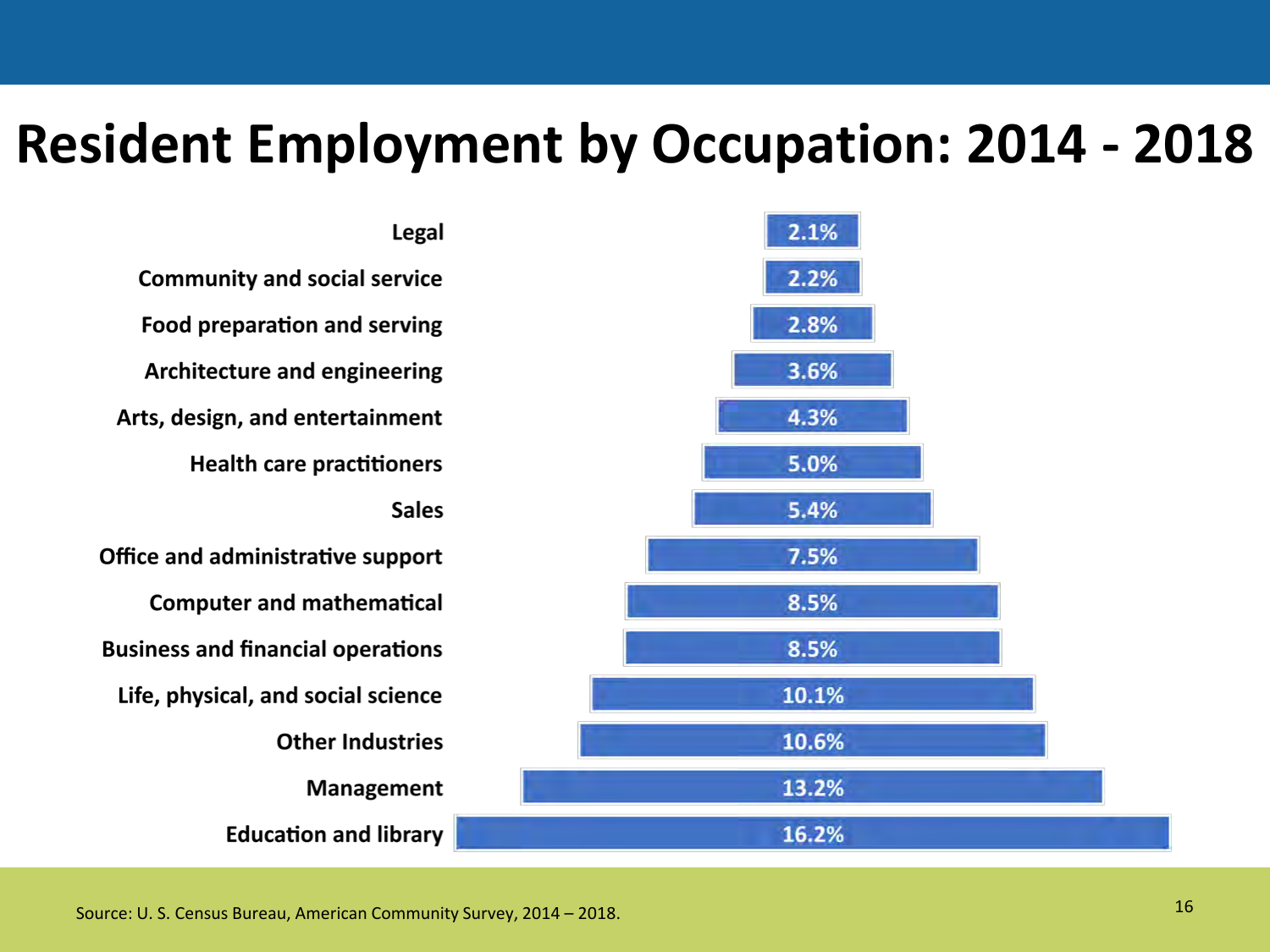# **Resident Employment by Industry: 2014 - 2018**

- Construction
- **Manufacturing**
- **Mholesale Trade**
- Retail Trade
- **The Transportation and Warehousing**
- $\blacksquare$  Information
- Finance and Real Estate
- **Professional, Technical & Scientific**
- Administration and Waste Mgmt.
- **Education**
- **Health Care & Social Assistance**
- Arts & Entertainment
- **Hotels and Food Services**
- Other Services
- Public Administration

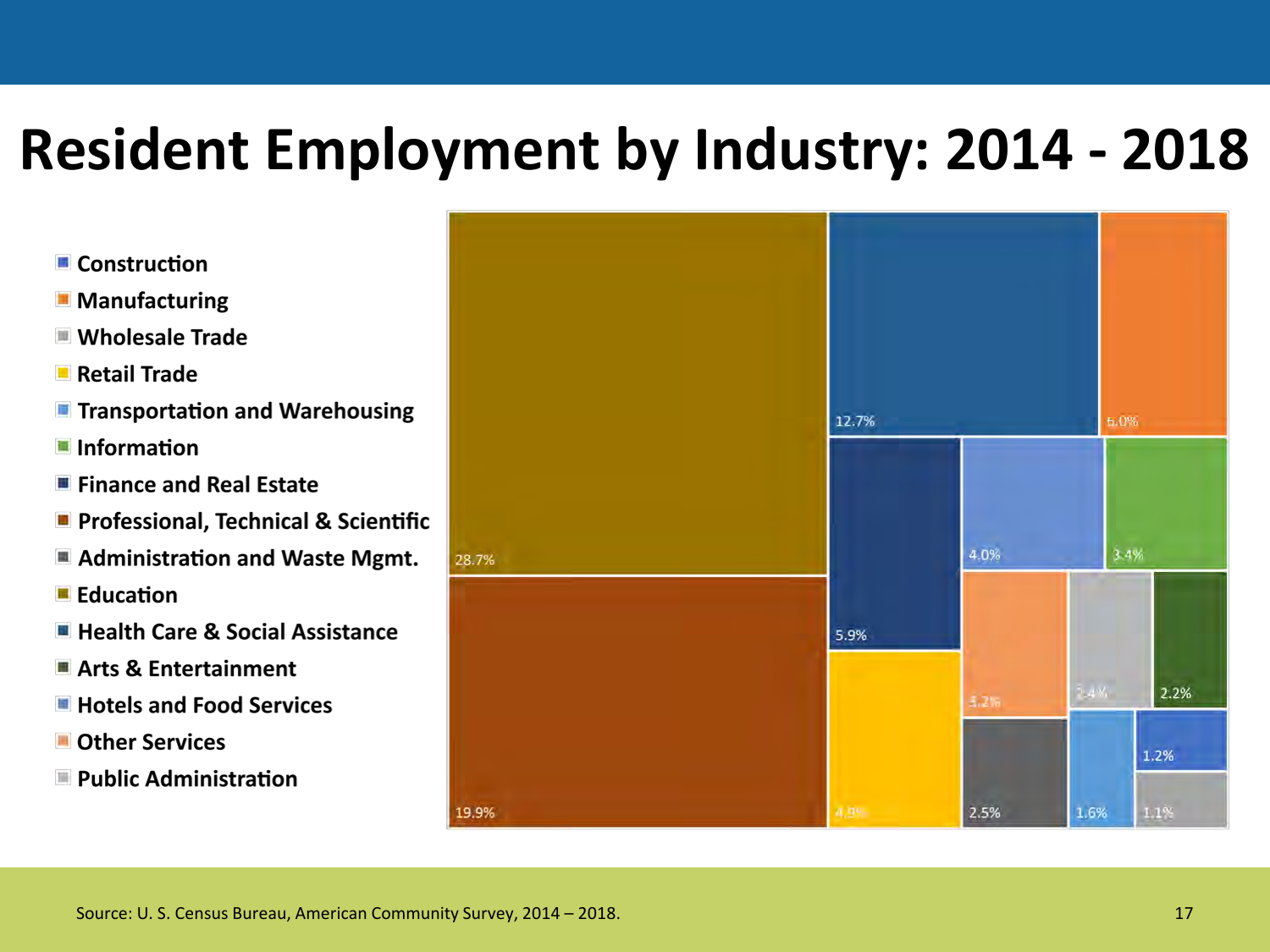# **Disability & Employment: 2014 – 2018**

**Population 18 to 64**

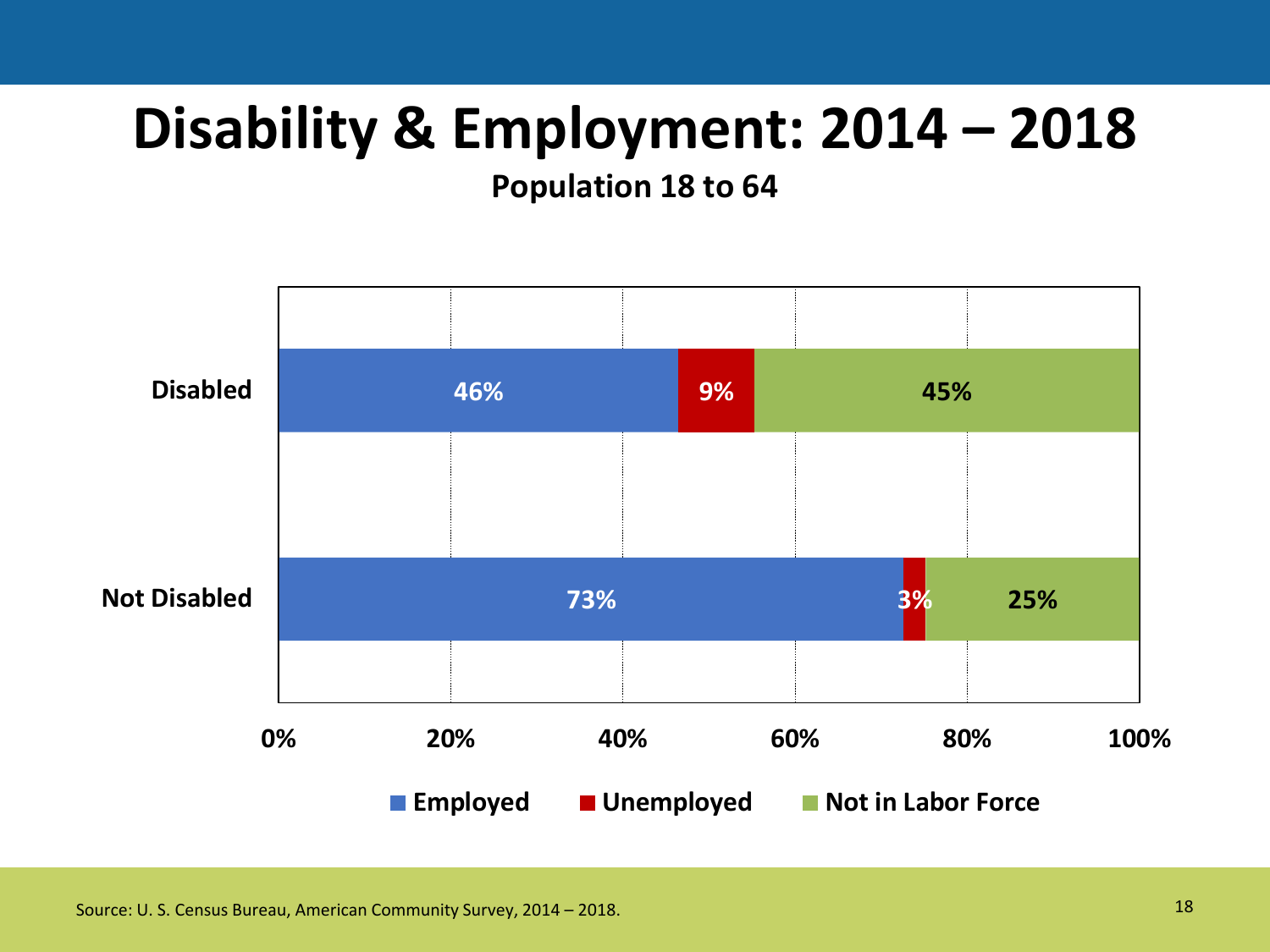# **Median Income: 1999 and 2014 - 2018**



19 Sources: U. S. Census Bureau, Decennial Census, 2000; American Community Survey, 2014 – 2018; Bureau of Labor Statistics, CPI-U-RS, 1977 - 2019.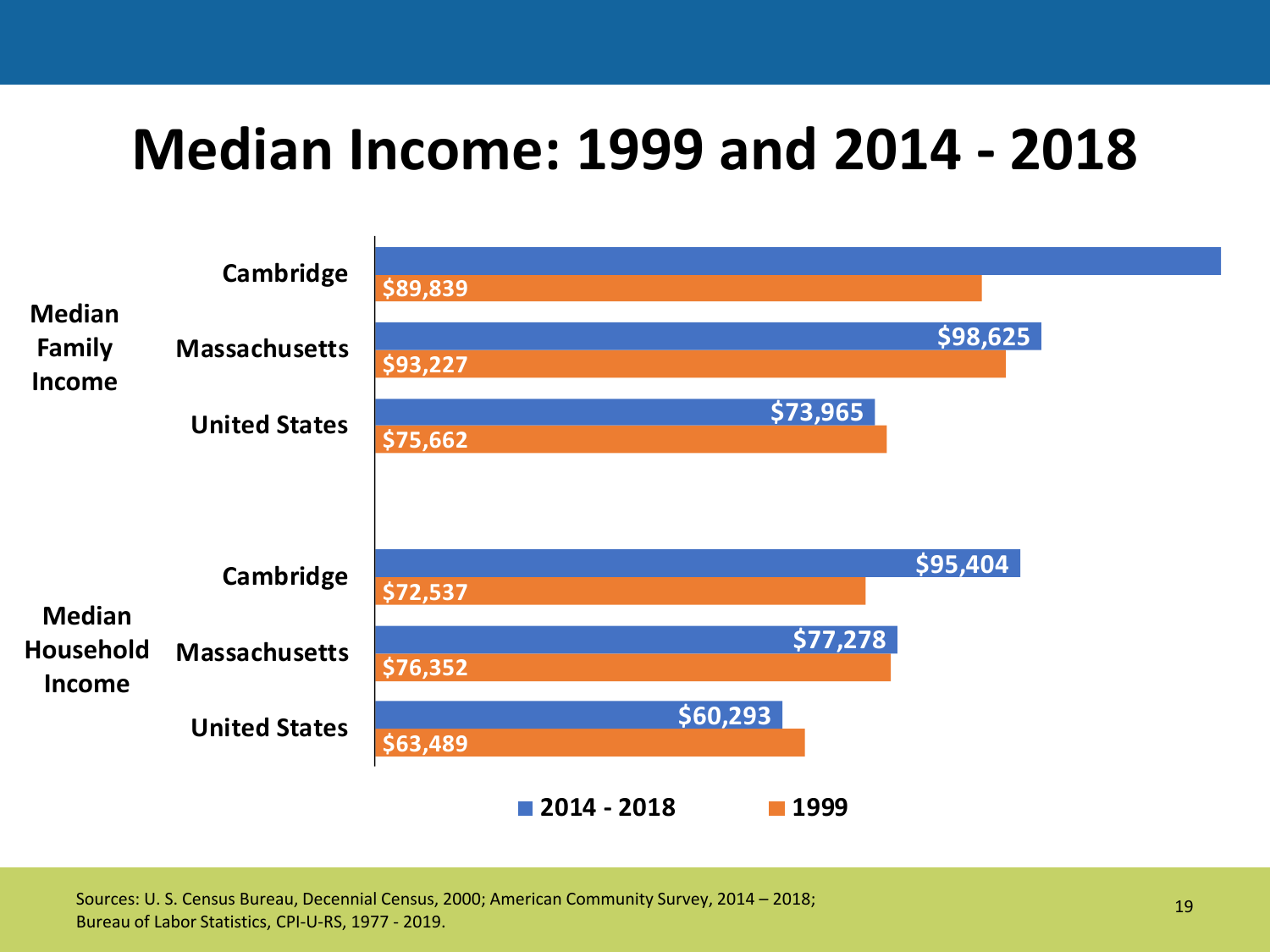# **Household Income Quintiles: 2014 - 2018**

|                 | <b>Proportion of</b> | <b>Upper Income</b> | <b>Mean</b> |                        |
|-----------------|----------------------|---------------------|-------------|------------------------|
| <b>Quintile</b> | <b>Households</b>    | Limit               | Income      | <b>Share of Income</b> |
| Lowest          | <b>20%</b>           | \$29,840            | \$13,279    | 2.0%                   |
| <b>Second</b>   | 20%                  | \$72,364            | \$50,216    | 7.7%                   |
| <b>Third</b>    | <b>20%</b>           | \$118,419           | \$95,035    | 14.6%                  |
| <b>Fourth</b>   | 20%                  | \$192,764           | \$151,186   | 23.2%                  |
| <b>Upper</b>    | <b>20%</b>           |                     | \$343,190   | 52.6%                  |
|                 |                      | <b>Lower Limit</b>  |             |                        |
| Top $5%$        | <b>5%</b>            | 250000+             | \$609,620   | 23.3%                  |



<sup>20</sup> Source: U. S. Census Bureau, American Community Survey, 2014 – 2018.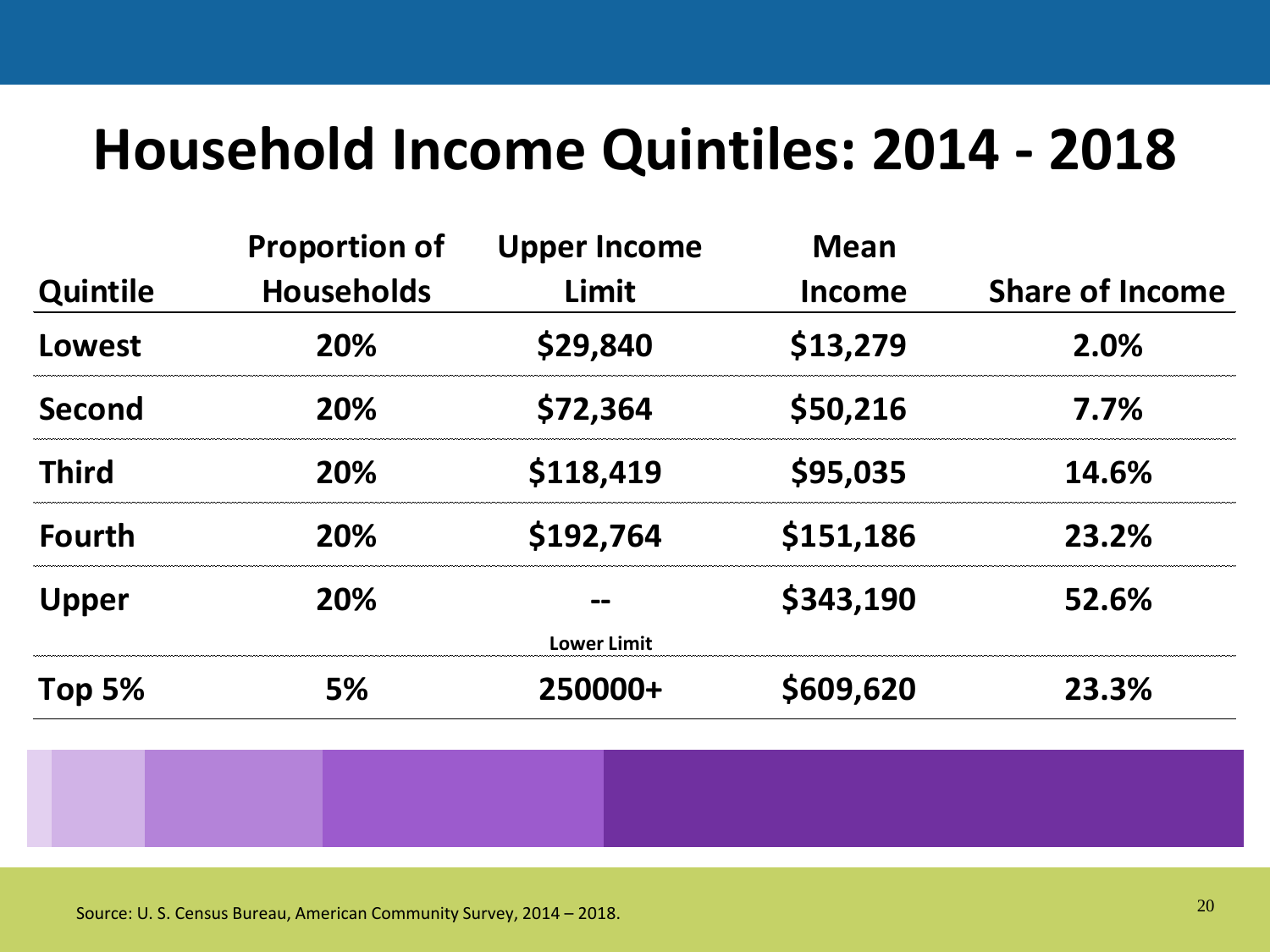# **Households and Living Wage: 2020 Q2**

**23% 32% 38% 59% 80% 85% \$74,626 \$102,016 \$136,820 \$61,991 \$92,123 \$99,128 0% 10% 20% 30% 40% 50% 60% 70% 80% 90% 100% Maried Couple/ No Children Married Couple/ One School Age Child (5-13) Married Couple/ One School Age Child (5-13)/ One Preschool Child (0-4) One Adult One Adult/ One School Age Child (5-13) One Adult/ One Preschool Child (2-3) The Living Wage is the income needed to attain a modest yet adequate standard of living. Annual Living Wage**

**% Below Threshold % Above Threshold**

**Note: Proportions for two parent families are for married couple households; unmarried couples are excluded.**

Sources: Economic Policy Institute, Family Budget Calculator, September 2020; Community Development Department, Median Rents, 2020 Q2; IPUMS USA, University of Minnesota, http://usa.ipums.org/usa/index.shtml, 2014 – 2018 5-Year ACS.  $21$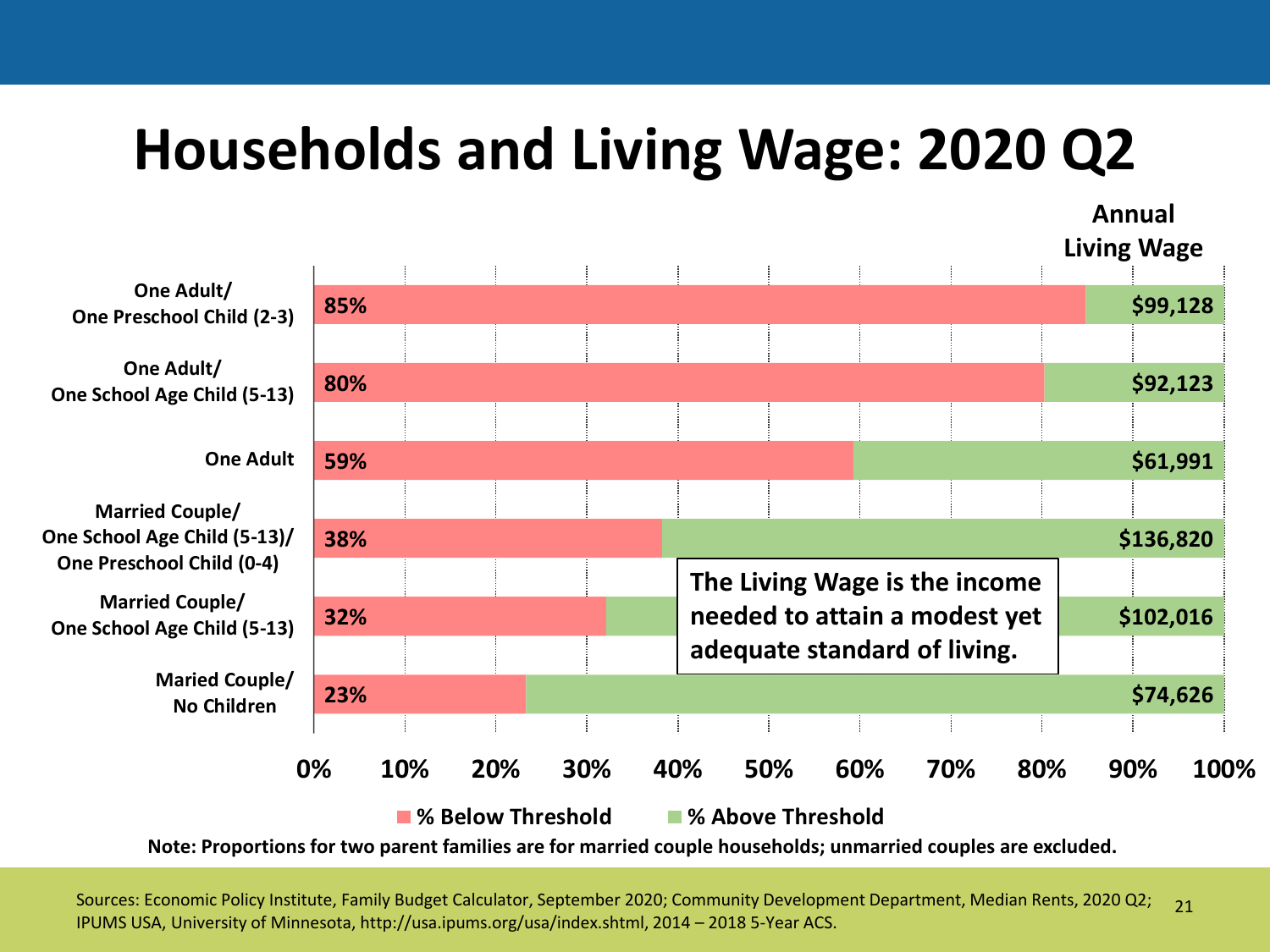# **Household Income: 2014 - 2018**

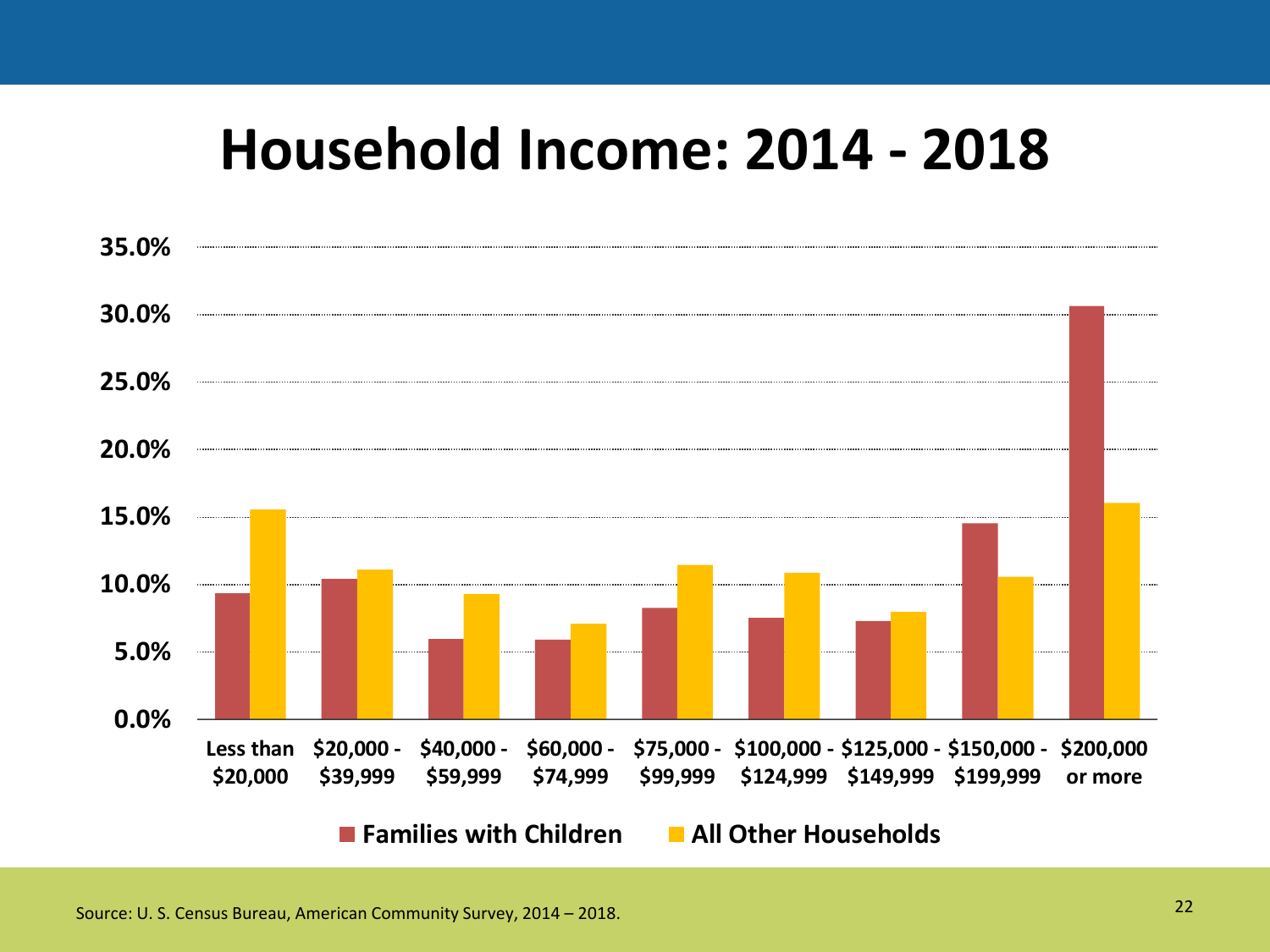# **Family Income by Race: 2014 - 2018**



23 Source: U. S. Census Bureau, American Community Survey, 2014 – 2018.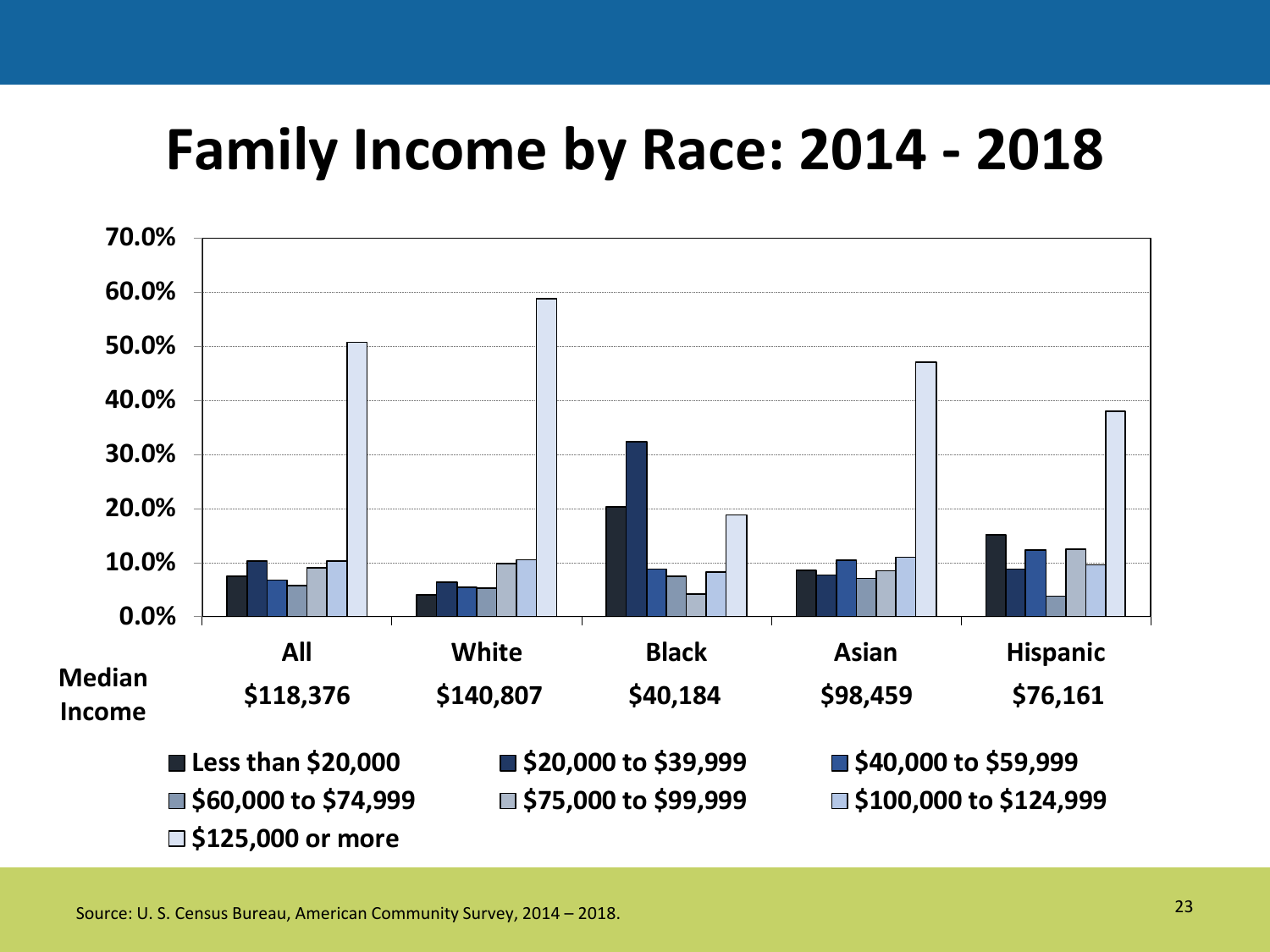# **What do we mean by "Poverty"?**

Persons in poverty live in a household earning less than the following amount during the year:

| <b>Household Size</b> | <b>2020 Poverty Guidelines</b> |  |  |  |
|-----------------------|--------------------------------|--|--|--|
| 1 person              | \$12,760                       |  |  |  |
| 2 persons             | \$17,240                       |  |  |  |
| 3 persons             | \$21,720                       |  |  |  |
| 4 persons             | \$26,200                       |  |  |  |
| persons               | \$30,680                       |  |  |  |

By definition, dormitory and other group quarters residents do not fall under poverty thresholds.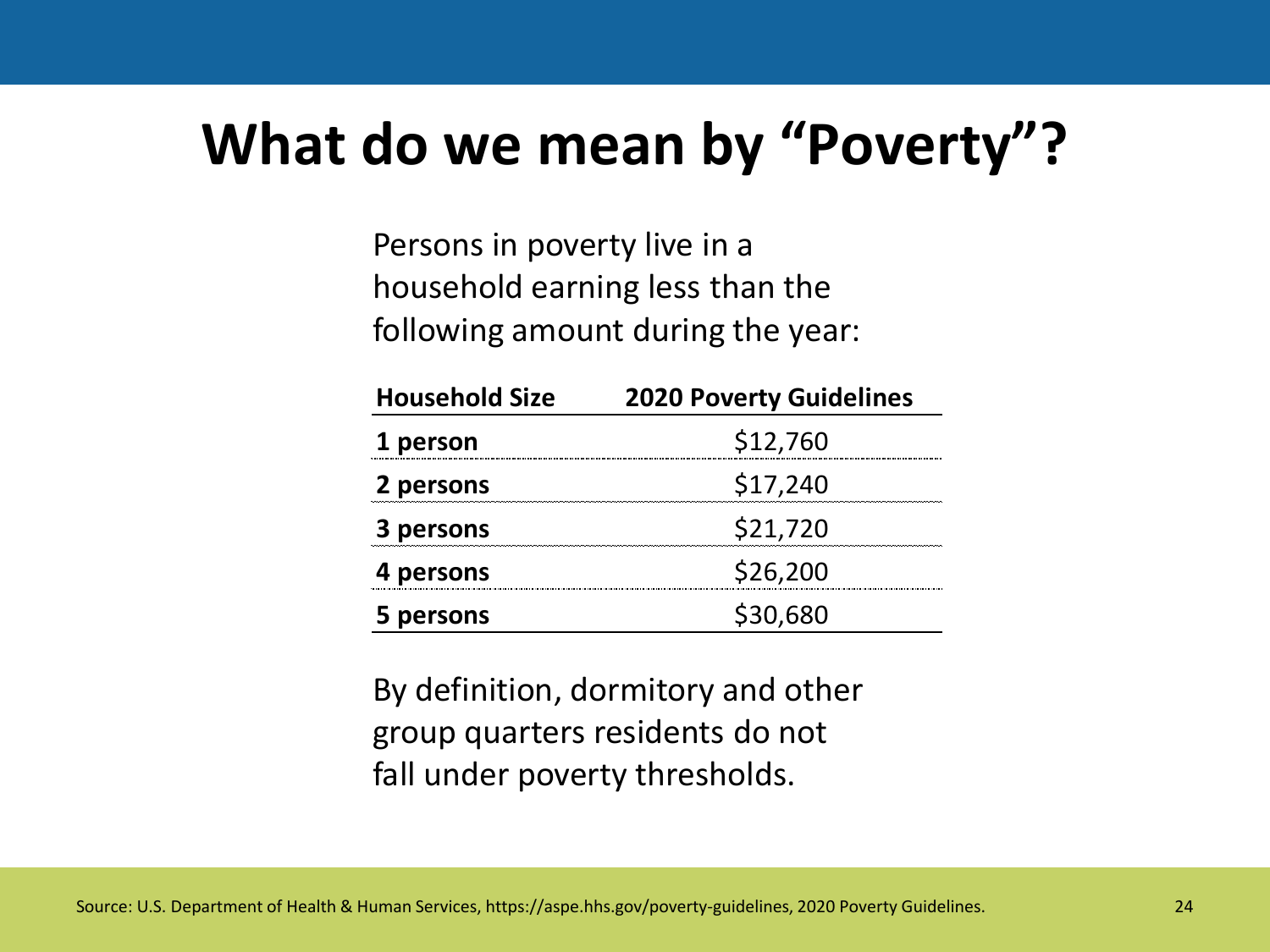# **Lower Income Language Groups: 2014 – 2018**

**Persons 5 and Older**

|                                     | Proportion | <b>Estimate</b> |
|-------------------------------------|------------|-----------------|
| Spanish                             | 46%        | 3,100           |
| <b>Chinese</b>                      | 48%        | 2,000           |
| <b>French</b>                       | 54%        | 1,900           |
| <b>Hindi and related</b>            | 54%        | 1,300           |
| Amharic, Ethiopian, etc.            | 86%        | 1,200           |
| Portuguese                          | 53%        | 700             |
| <b>Arabic</b>                       | 68%        | 600             |
| <b>Korean</b>                       | 45%        | 500             |
| <b>Other Afro-Asiatic languages</b> | 73%        | 400             |
| <b>Hamitic</b>                      | 100%       | 300             |

**At least 25% and 200 members earning less than 300% of poverty level**

Source: IPUMS USA, University of Minnesota, http://usa.ipums.org/usa/index.shtml, 2014 – 2018 5-Year ACS. 25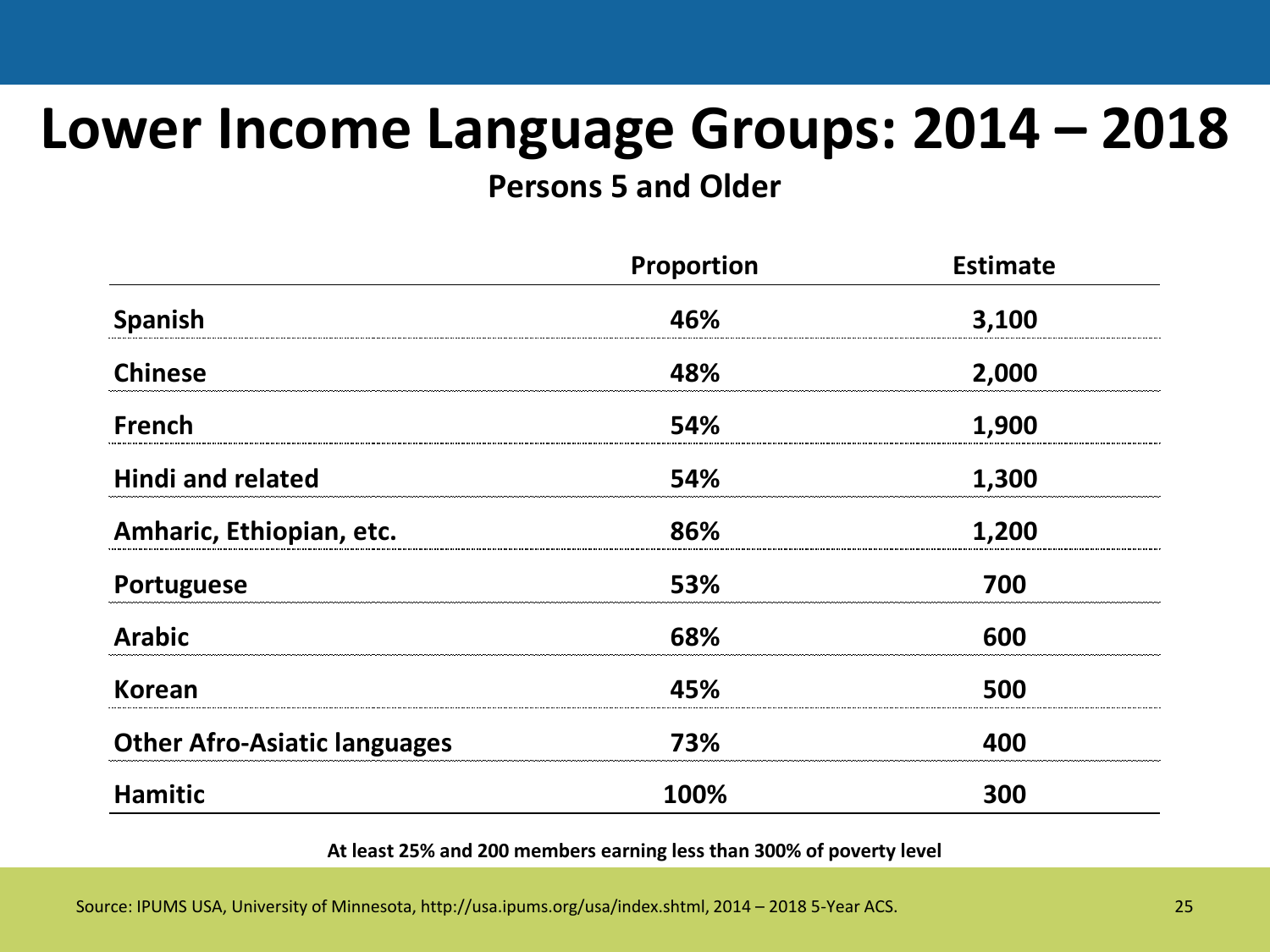#### **Poverty Status: 2006 - 2010 and 2014 - 2018**

| <b>Persons in Poverty</b>             | 2006 - 2010 |         | 2014 - 2018 |       |         |
|---------------------------------------|-------------|---------|-------------|-------|---------|
| <b>All Persons</b>                    | 15.0%       | (14200) | ↓           | 13.2% | (13100) |
| <b>Under 18</b>                       | 17.6%       | (2300)  | ↓           | 12.7% | (1800)  |
| 65 and Over                           | 10.9%       | (1100)  | ↓           | 7.6%  | (900)   |
| <b>Unrelated Persons 15+</b>          | 20.3%       | (8500)  | <b>NC</b>   | 19.9% | (8600)  |
| <b>All Households</b>                 | 14.3%       | (6600)  | ↓           | 13.2% | (6100)  |
| <b>Non-Family Households</b>          | 17.6%       | (4800)  | <b>NC</b>   | 17.6% | (4600)  |
| <b>Families</b>                       | 9.4%        | (1800)  | ↓           | 7.4%  | (1500)  |
| <b>With No Working Adults</b>         | 31.1%       | (600)   | 个           | 37.8% | (700)   |
| <b>Families with Related Children</b> | 14.8%       | (1300)  | ↓           | 10.9% | (900)   |
| <b>Female Single Parent</b>           | 35.4%       | (800)   | ↓           | 29.5% | (500)   |
| w/Child Under 5                       | 48.3%       | (400)   | ↓           | 39.8% | (200)   |
| <b>New Mothers</b>                    | 18.9%       | (300)   | ↓           | 16.5% | (200)   |

**1. 3400 Unrelated Persons in Poverty are college or graduate students.**

**2. 1400 of 4300 Non-Family Households in Poverty are headed by college or graduate students.**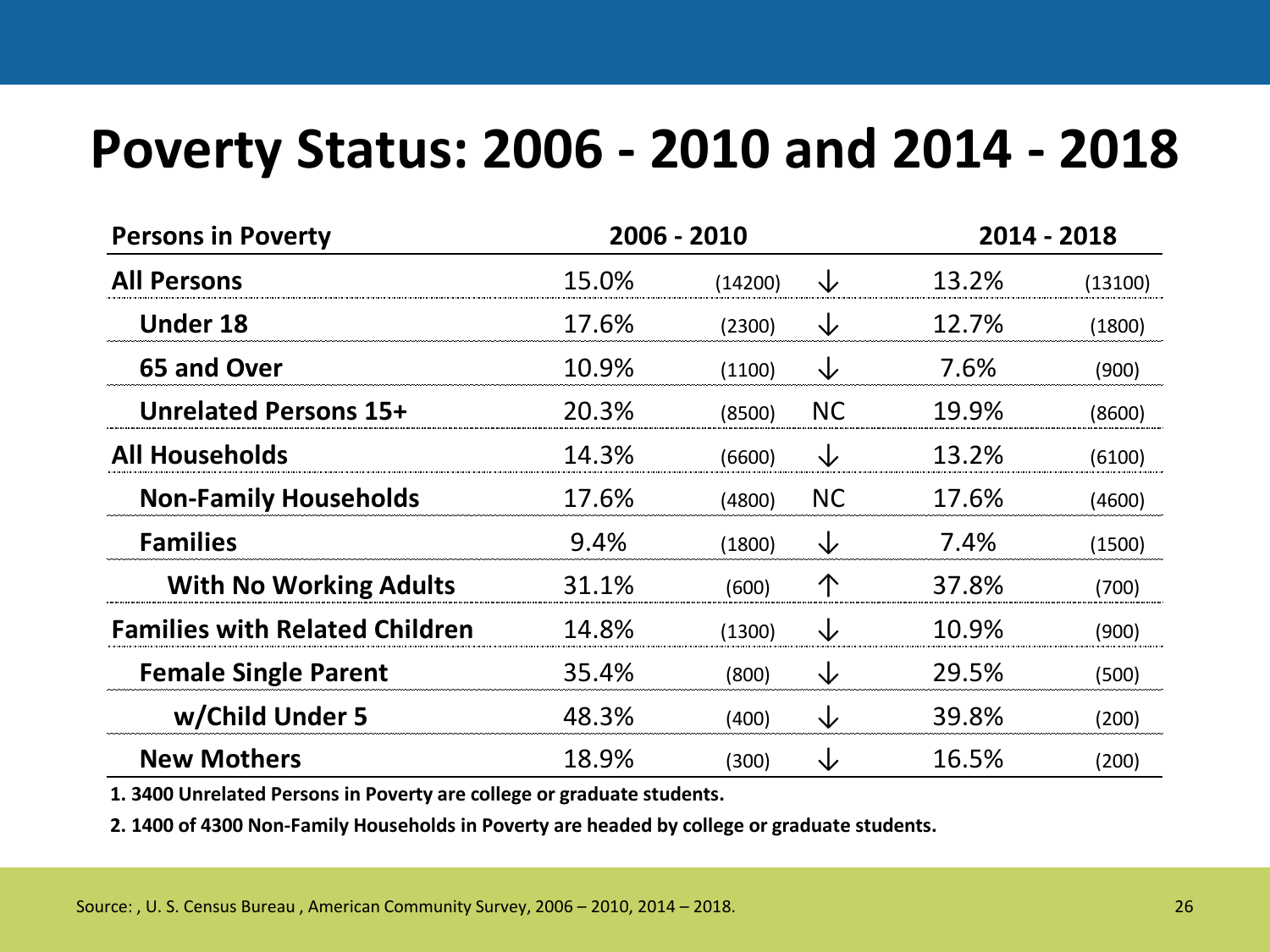# **Poverty, Race & Student Status: 2014 - 2018**



**Figures indicate the number of non-students residing in households with income under the poverty threshold.**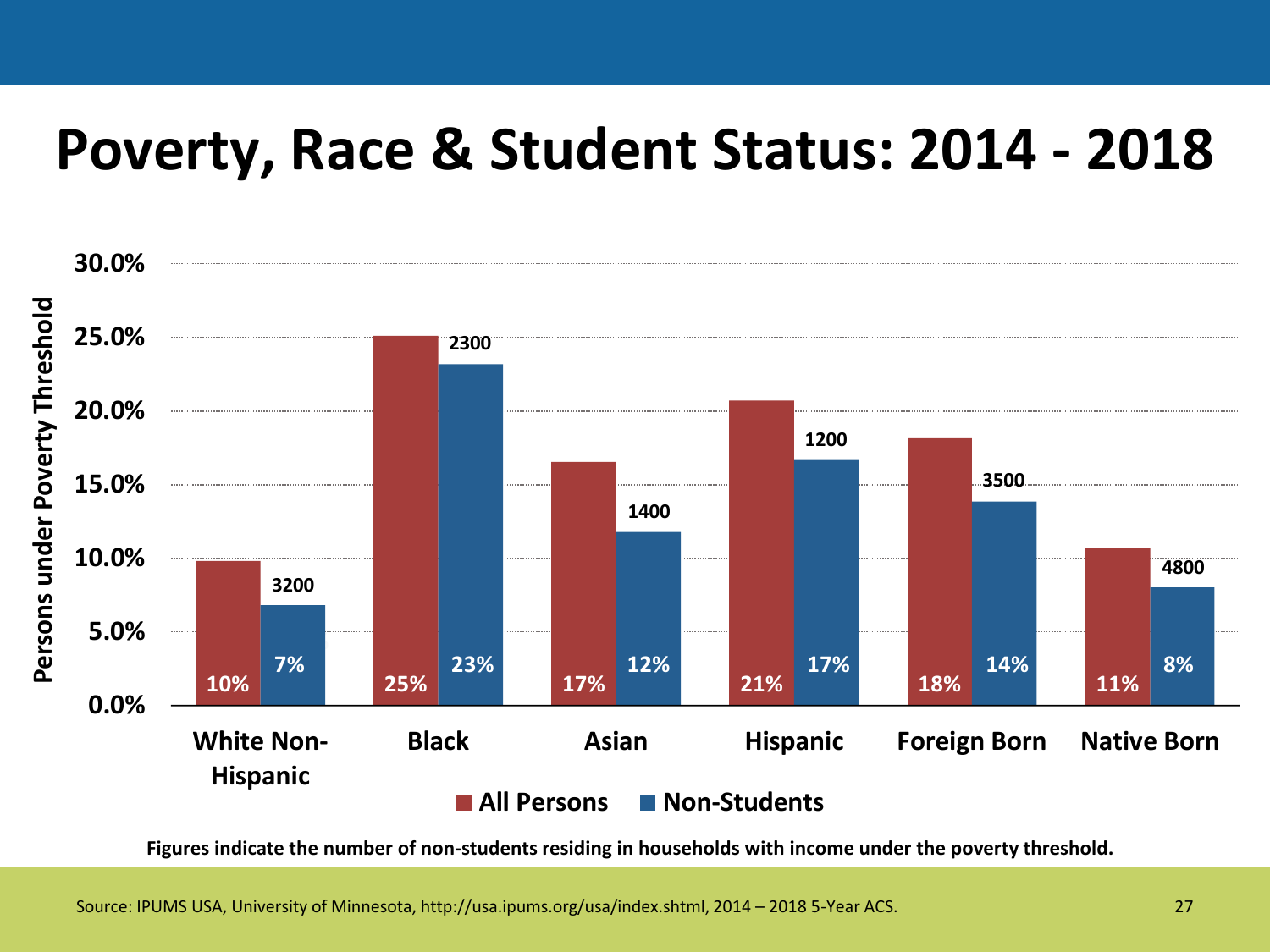## **Food Stamps: 2020**

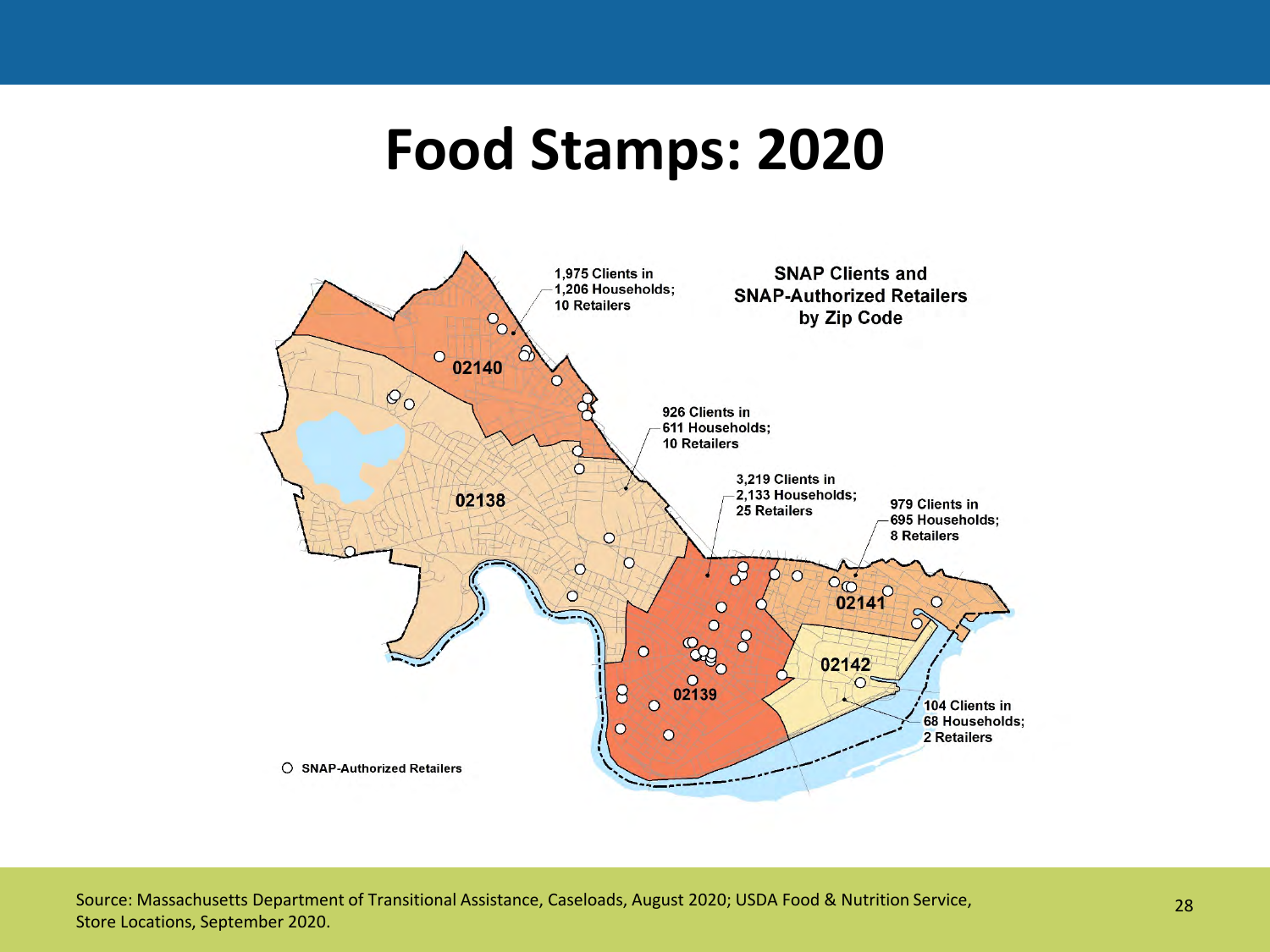#### **Median Rents: 2009 - 2020**



Source: Cambridge Community Development Department, 2007 - 2014; Rental Listings Median Rent Prices, Zillow.com, 2015 – 2019; 29 CDD/MAPC Collaboration, 2020.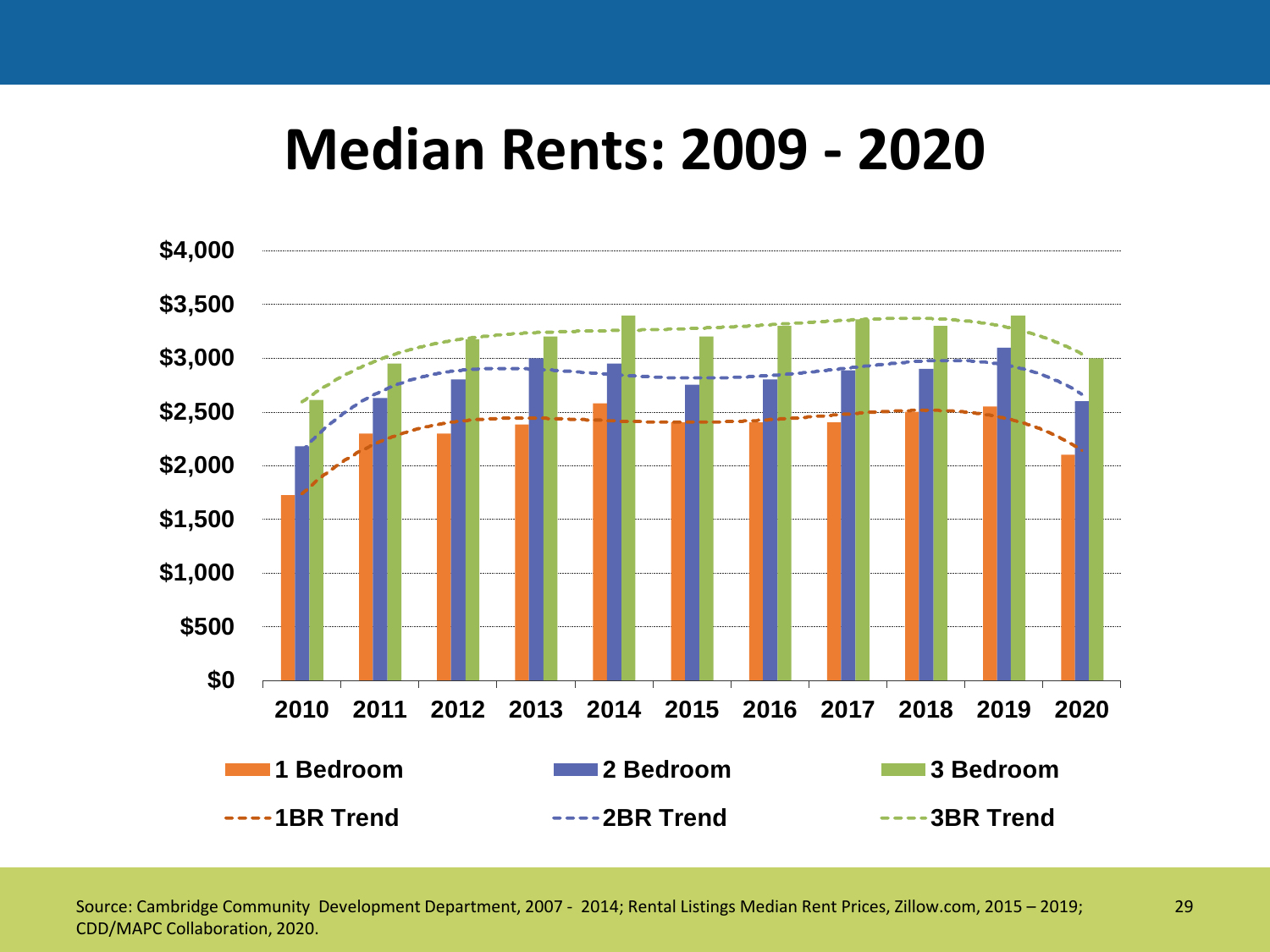## **Internet and Computer Access: 2014 - 2018**



**No Broadband Subscription Computer but No Internet Subscription**

**No Computer in Household**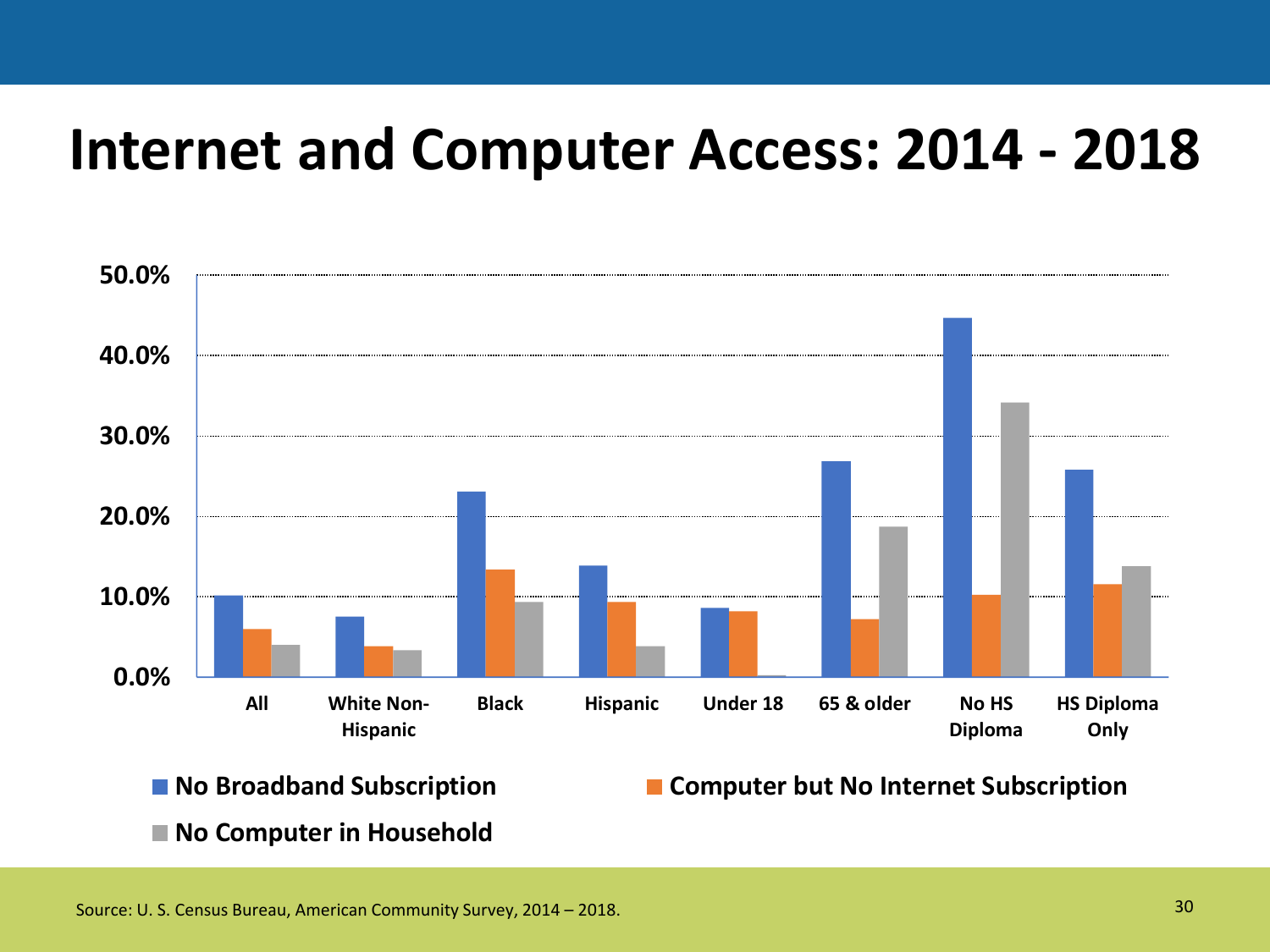#### **Internet & Public Wifi Access**



#### **Internet Access: 2014 – 2018 City of Cambridge Public Wifi Access Points: 2020**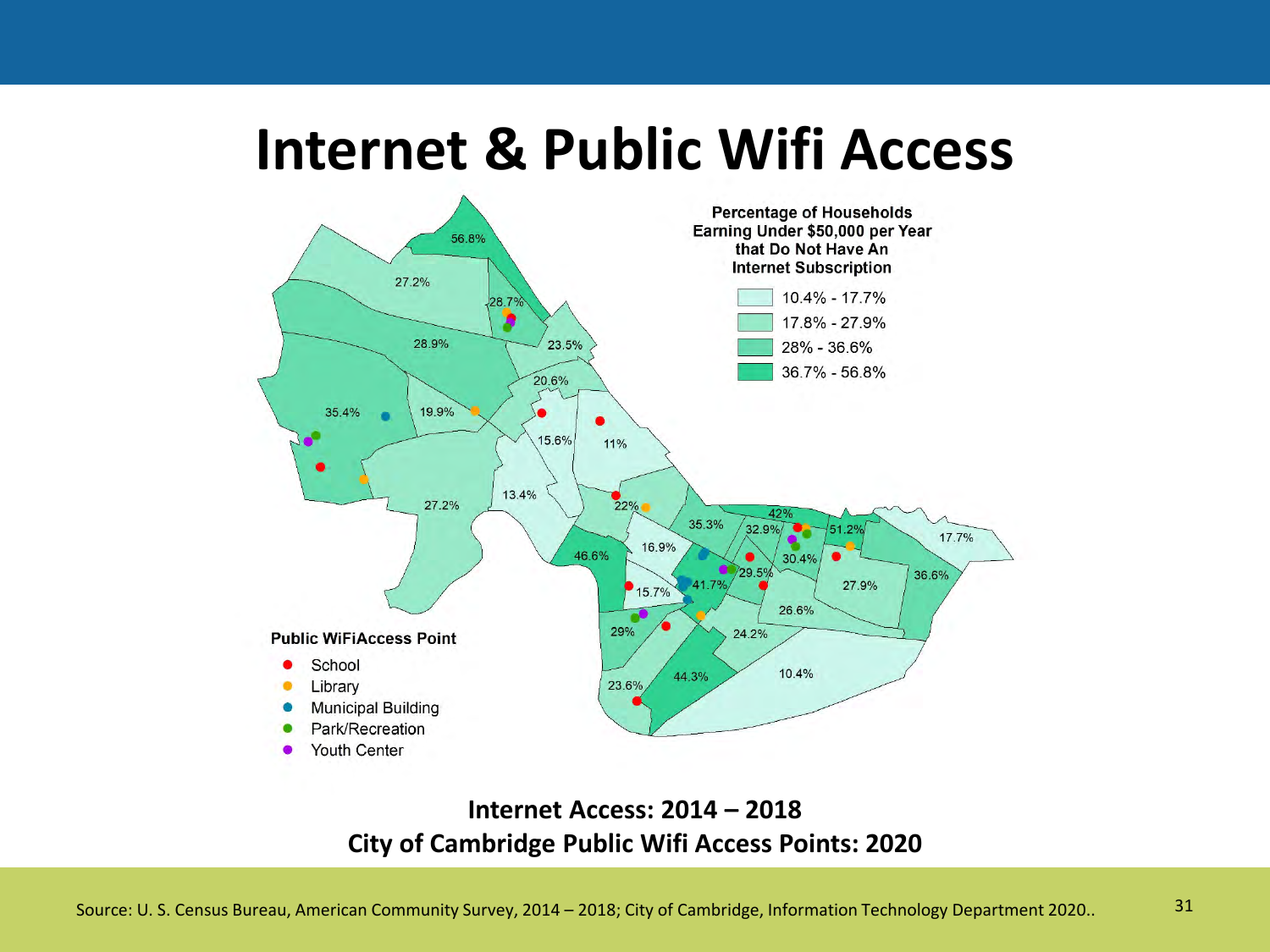# **The 2020 Census Update**



**Court Cases Underway to Extend Deadline for Delivery of Redistricting Data and Protect Integrity of Census** 

**Lagging Self Response Rate Compared to 2010 Census**

**Non-Response Follow-Up (NORFU) Operations Cut Short**



Sources: 2020 Self-Response by State, U. S. Census Bureau, https://2020census.gov/en/response-rates/self-response.html, accessed September 29, 2020; Web Badges and Banners, U. S. Census Bureau, https://2020census.gov/en/partners/outreach-materials/badges.html, accessed September 29, 2020.